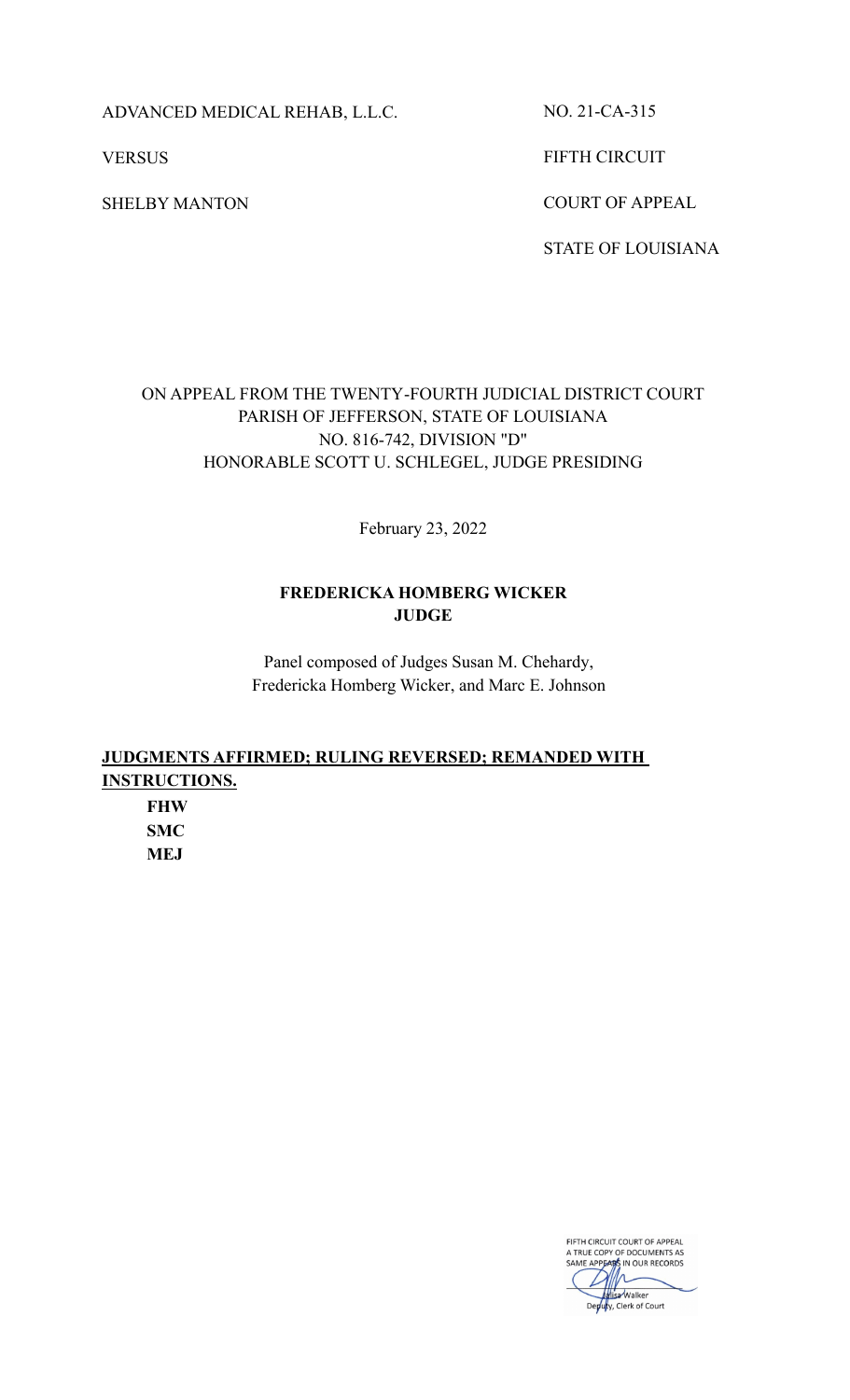COUNSEL FOR PLAINTIFF/APPELLANT, ADVANCED MEDICAL REHAB, L.L.C. George D. Fagan Reagan R. Wilty

COUNSEL FOR DEFENDANT/APPELLEE, SHELBY MANTON Kenneth C. Bordes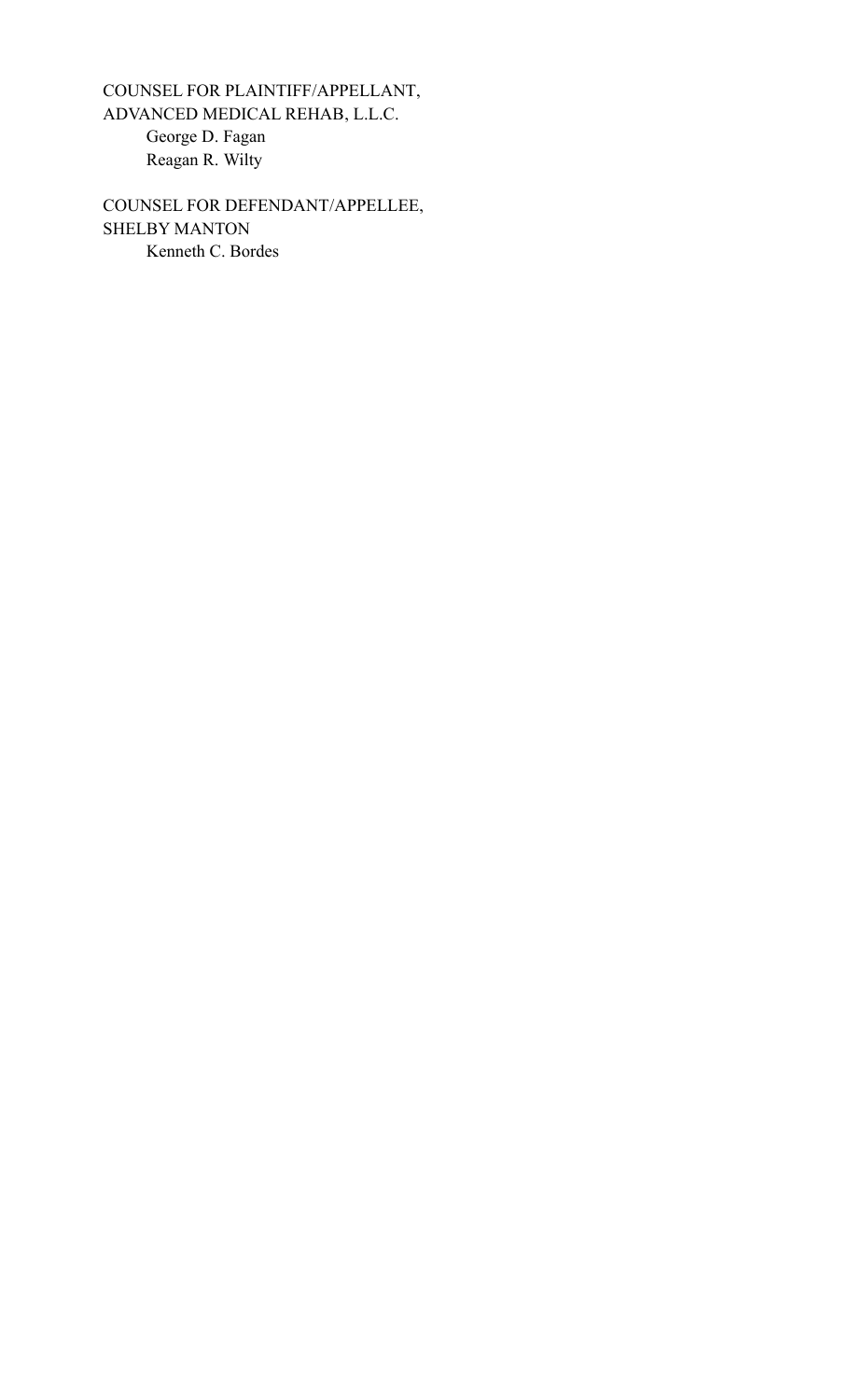### **WICKER, J.**

Plaintiff-appellant, Advance Medical Rehab, L.L.C. (AMR), seeks reversal of the trial court's May 4, 2021 and May 10, 2021 interlocutory judgments denying its request for a preliminary injunction to enjoin defendant-appellee, Shelby Manton, AMR's former employee, from continuing to engage in business that allegedly competes with AMR's business, in violation of the non-competition provision contained in the Independent Contractor Agreement entered into between the parties. For the following reasons, we affirm the trial court's judgments denying the preliminary injunction; reverse the trial court ruling that deemed moot Ms. Manton's motion seeking to dissolve a temporary restraining order, for damages, and reasonable attorney fees; and remand this matter to the trial court with instructions to set Ms. Manton's motion for hearing to consider the issues of attorney's fees and damages only, and for further proceedings consistent with this opinion.

### **FACTUAL BACKGROUND AND PROCEDURAL HISTORY**

This action arises out Ms. Manton's prior independent contractor relationship with AMR, and her present employment with La Health Solutions.

AMR is a marketing company that represents ten healthcare clinics providing medical and chiropractic care.<sup>1</sup> The clinics are located in: Chalmette, Gentilly, Gretna, Hammond, LaPlace, Lutcher, Mandeville, Metairie, New Orleans, and Slidell. However, AMR markets and publicizes the services of those clinics in the following parishes: Orleans, Jefferson, Plaquemines, Lafourche, Livingston, St. Bernard, St. Charles, St. Tammany, St. James, St. John the Baptist, and Tangipahoa.

On June 29, 2020, AMR, through its owner, Michelle Seiler-Tucker, retained Ms. Manton as an independent contractor for the position of Public Relations

<sup>&</sup>lt;sup>1</sup> In the verified petition, AMR portrays itself to be a healthcare provider by stating it has patients and attorneys it services. However, in her testimony, owner Michelle Seiler-Tucker admitted that AMR treats no patients, and receives payment from neither attorneys, patients, nor patients' insurers.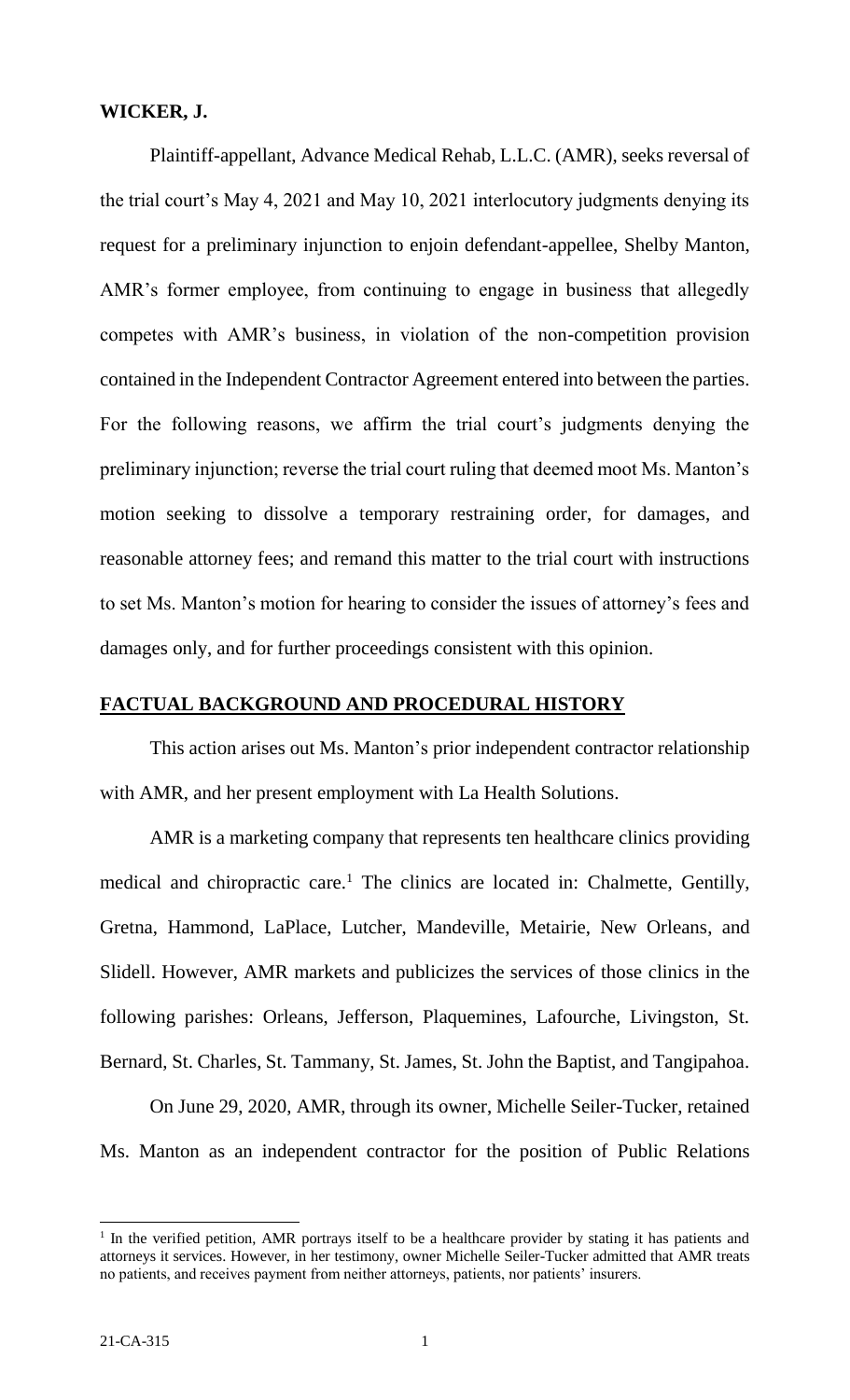Director to advance AMR's business operations through the marketing of its services.<sup>2</sup> As part of her work arrangement with AMR, Ms. Manton was required to sign two agreements: one titled "Independent Contractor Agreement", and another titled "Confidentiality and Nondisclosure Agreement." Section 4 of the Independent Contractor Agreement (the "Agreement"), provides, in pertinent part:

> Non-Competition: Ms. Manton agrees that he/she will not knowingly, directly or indirectly, own, manage, operate, jointly control, lend money to, endorse the obligations of, or participate in or be connected as an officer, employee, stockholder, partner, member, counselor, advisor, or otherwise, with any business (other than the Advanced, or an affiliate) engaged to any extent in the business of Advanced, which includes, but is not limited to, the marketing of medical services for chiropractic clinics and physicians, during this contract and for a period of two years after the termination of this contract and/or the relationship between the parties in the Parish of Orleans, Jefferson, Plaquemines, St Bernard, St. Charles St. Tammany, St James, St. John the Baptist, Lafourche, Tangipahoa, Terrebonne and Livingston. Further, this non-compete agreement will apply in any parish in which Advanced has a contract and/or has an existing marketing relationship with a clinic to provide marketing services during the term of this contract or any relationship thereafter. Ms. Manton acknowledges that the remedy at law for any breach of this provision will be inadequate, and that Advanced or its assigns shall be entitled to injunctive relief, without the need for a bond to be paid, should Ms. Manton breach this provision. The provisions of this paragraph shall not apply to routine legal, banking, real estate, or other professional services unrelated to competition with the Company or any of its affiliates. If, in any judicial proceeding, a court shall refuse to enforce any of the separate covenants deemed included in this paragraph, on the ground of unreasonable time or geographic scope, then the time and geographic scope shall be reduced to a reasonable time and geographic scope.

On January 22, 2021, Ms. Manton notified AMR that she was terminating her employment with the company, effective February 5, 2021. Following the termination of her employment with AMR, on February 8, 2021, Ms. Manton became employed as an Account Liaison for LA Health Solutions, a Louisiana-

 $\overline{a}$ <sup>2</sup> Ms. Manton obtained a marketing degree from Louisiana State University in May 2020.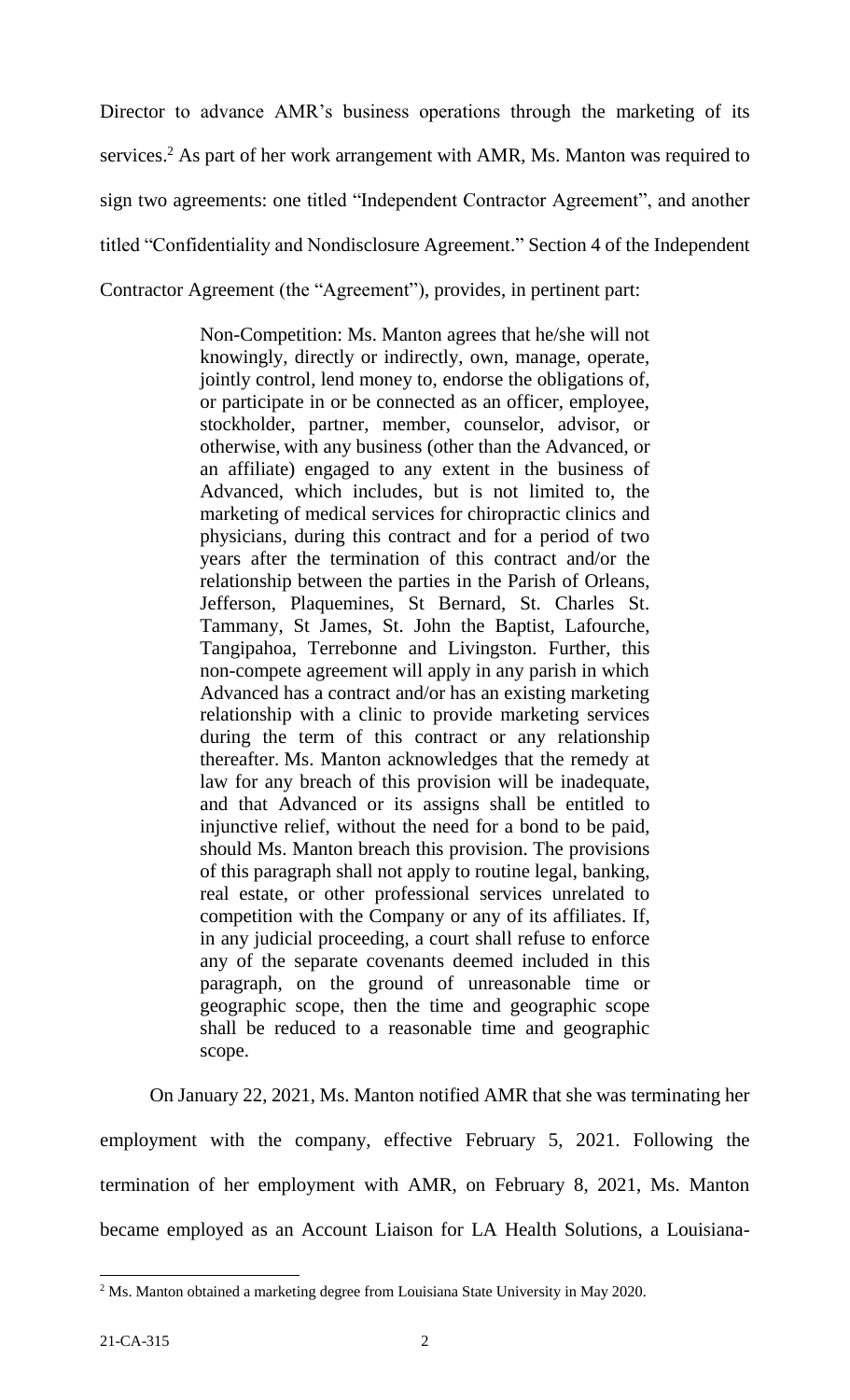licensed healthcare provider network that provides medical treatment to its patients through its licensed physicians at its various locations throughout Louisiana.<sup>3</sup>

Upon becoming aware of Ms. Manton's new employment, on April 16, 2021, AMR filed a "Verified Petition for Temporary Restraining Order, Preliminary and Permanent Injunction and for Damages and Other Relief," asserting that Ms. Manton breached the non-competition provision of the Agreement by engaging in marketing of medical services for chiropractic clinics and physicians within the two-year prohibition period post-termination. Attached to the petition were the following exhibits: (1) Independent Contract Agreement executed by Ms. Manton; (2) Verification Affidavit of Michelle Seiler-Tucker; and (3) Affidavit of David Belk, counsel for AMR, who attested to AMR's business practices and the non-compete agreement executed by Ms. Manton. On that same day, the trial court granted AMR's Temporary Restraining Order, and set the hearing for AMR's Preliminary Injunction for April 27, 2021.

On the eve of the evidentiary hearing, April 26, 2021, AMR filed a Prehearing Memorandum in Support of Preliminary Injunction and annexed exhibits: (1) Independent Contract Agreement; (2) Confidential and Non-disclosure agreements; (3) a redacted email dated January 25, 2021; (4) LA Health Solutions' clinic locations; (5) LA Health Solutions' main contact information; (6) LA Health Solutions commercial search results from LA Secretary of State's website; (7) LA Health Solutions list of services; and (8) a copy of LA Health Solutions' website home page. Also, on that same date, Ms. Manton filed a Motion to Dissolve the Temporary Restraining Order, For Damages, and Reasonable Attorney Fees along with a memorandum in support and exhibits of a Facebook post regarding a job opportunity as the Public Relations Director with AMR, a February 11, 2021 email

 $\overline{a}$ 

<sup>&</sup>lt;sup>3</sup> La Health Solutions is owned by Dr. Lyle J. Schween.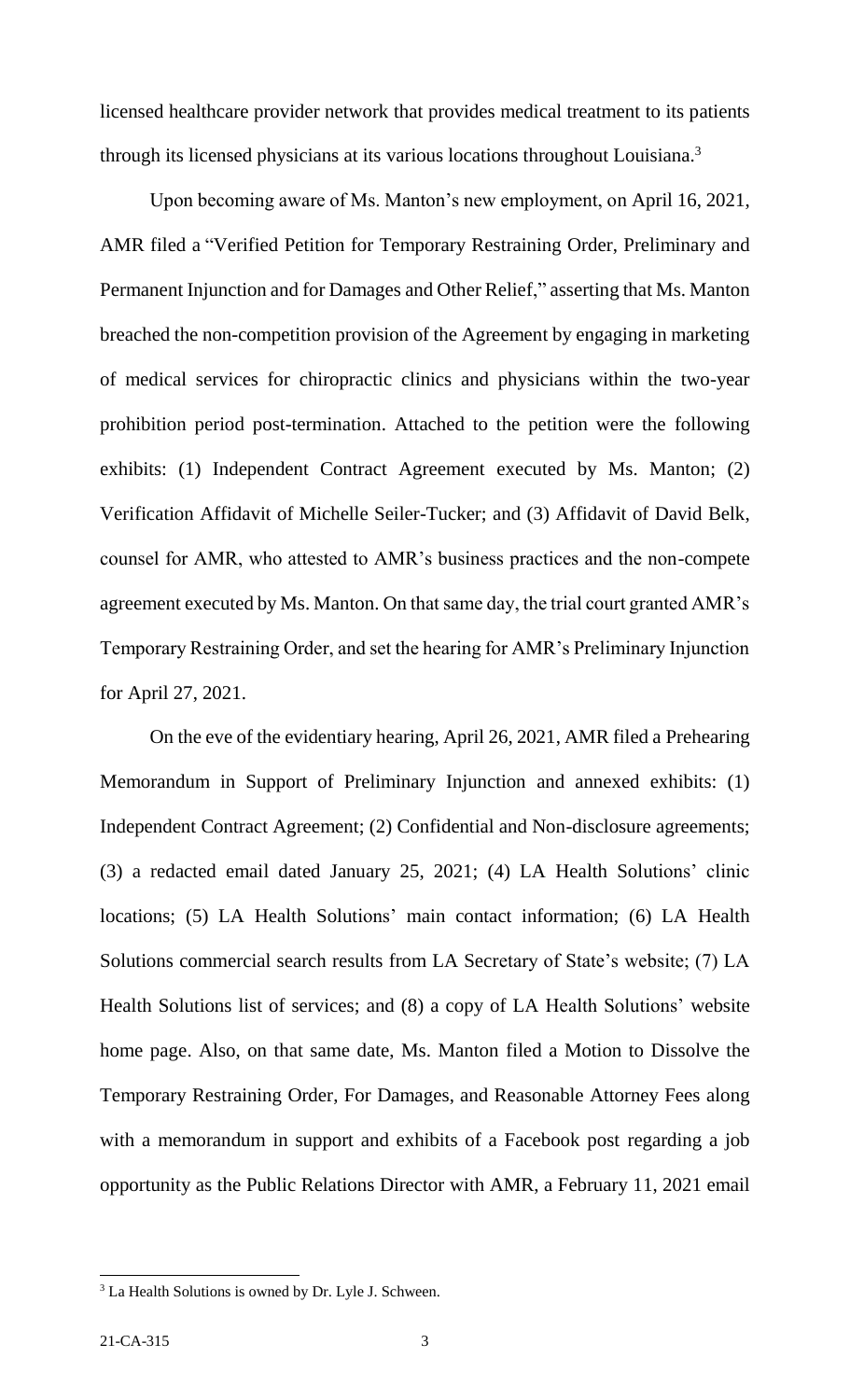regarding the delinquent payment owed to Ms. Manton for past wages, and a February 5, 2021 email itemizing the items Ms. Manton returned to AMR.

At the April 29, 2021 hearing on the preliminary injunction, AMR presented the testimony of two witnesses, Ms. Manton and Mrs. Seiler-Tucker, regarding their respective understandings of the non-compete provision of the Agreement and the duties and job functions of the Public Relations Director position. Both AMR and Ms. Manton introduced into evidence the same documents attached to their respective pleadings and motions. After closing arguments, in-open court, the trial court ruled that the Agreement's non-compete provision was null and void in its entirety, specifically finding that: (1) the Agreement is enforceable only as to the issue of Ms. Manton's signature appearing on the contract; (2) AMR failed to produce sufficient evidence to satisfy its burden regarding any breach or violation of the Confidentiality and Nondisclosure Agreement; (3) AMR produced sufficient evidence that Ms. Manton engaged in similar services while employed at both AMR and LA Health Solutions; and (4) the Agreement's non-compete provision is overbroad, overreaching and in violation of public policy because the language regarding the duration of the non-compete provision extends beyond two-years and its' geographic scope includes any parish in addition to the parishes delineated in the clause. On May 10, 2021, the trial court rendered judgment denying AMR's request for preliminary injunction, and deemed Ms. Manton's Motion to Dissolve Temporary Restraining Order as moot. The trial court did not specifically rule on the attorney's fees and damages issues raised by Ms. Manton.

After the trial court's ruling on the preliminary injunction, on May 2, 2021, AMR filed a Second Request and Motion for the Entry of a Preliminary Injunction, asserting the same claims set forth in its original petition, in addition to new arguments to support its opposition to Ms. Manton's original defenses and the trial court's ruling issued at the April 29, 2021 hearing. On May 4, 2021, the trial court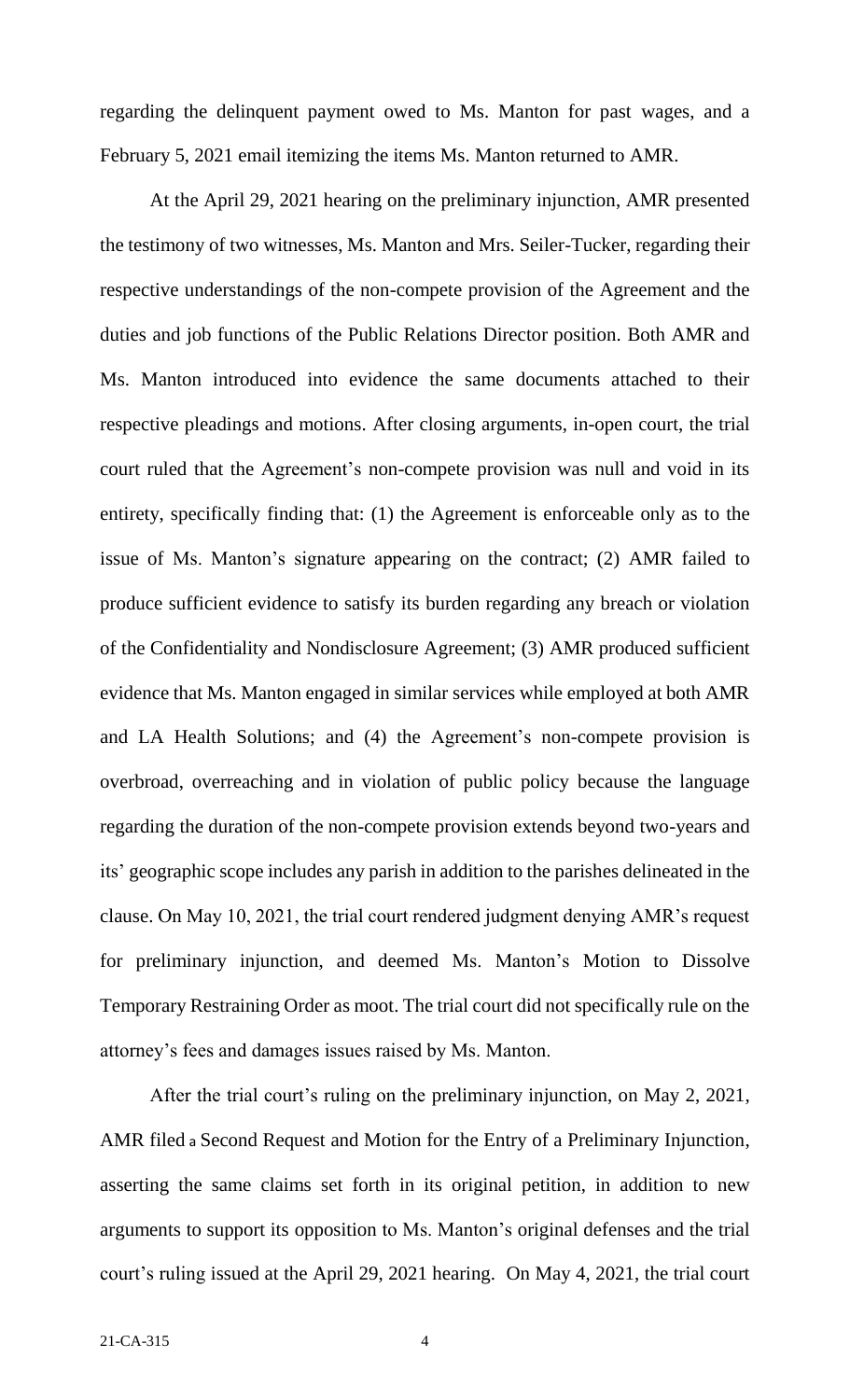rendered a judgment denying AMR's motion, declining to reconsider its ruling, and pointing out AMR's right to seek relief through an appeal.

Accordingly, AMR timely sought the instant devolutive appeal seeking review of the trial court's May 4, 2021 and May 10, 2021 judgments. Ms. Manton filed an Answer to the appeal, contending that while the trial court correctly denied AMR's request for preliminary injunction because AMR's non-competition agreement was overbroad and failed to meet the requirements of La. R.S. 23: 921, the trial court erred in denying her Motion to Dissolve Temporary Restraining Order for Damages and for Reasonable Attorney Fees as moot. Further, Ms. Manton has requested that this Court find that AMR wrongfully obtained an issuance of a temporary restraining order against her such that she is entitled to damages and attorney fees pursuant to La. C.C. art. 3608.

### **ASSIGNMENTS OF ERROR**

On appeal, AMR avers that the trial court erred by: (1) denying AMR's request for a preliminary injunction because AMR and Ms. Manton entered into a valid and enforceable non-compete agreement prohibiting Ms. Manton from competing or working for AMR's competitors in the specifically identified parishes for two years after the termination of her association with AMR, considering the sufficient evidence AMR presented that Ms. Manton had breached the Agreement's noncompete provision through her employment with LA Health Solutions; (2) refusing to sever and reform the temporal and geographic scopes of the Agreement's noncompetition provision in accordance with the mandatory severability clause, when reforming the non-compete provision would not require rewriting the scope of the provision to the outer limits of the law, but rather only require the trial court to strike the offending language; (3) finding the geographic scope of the non-competition provision to be overbroad based on the Trigger Clause; and (4) finding the temporal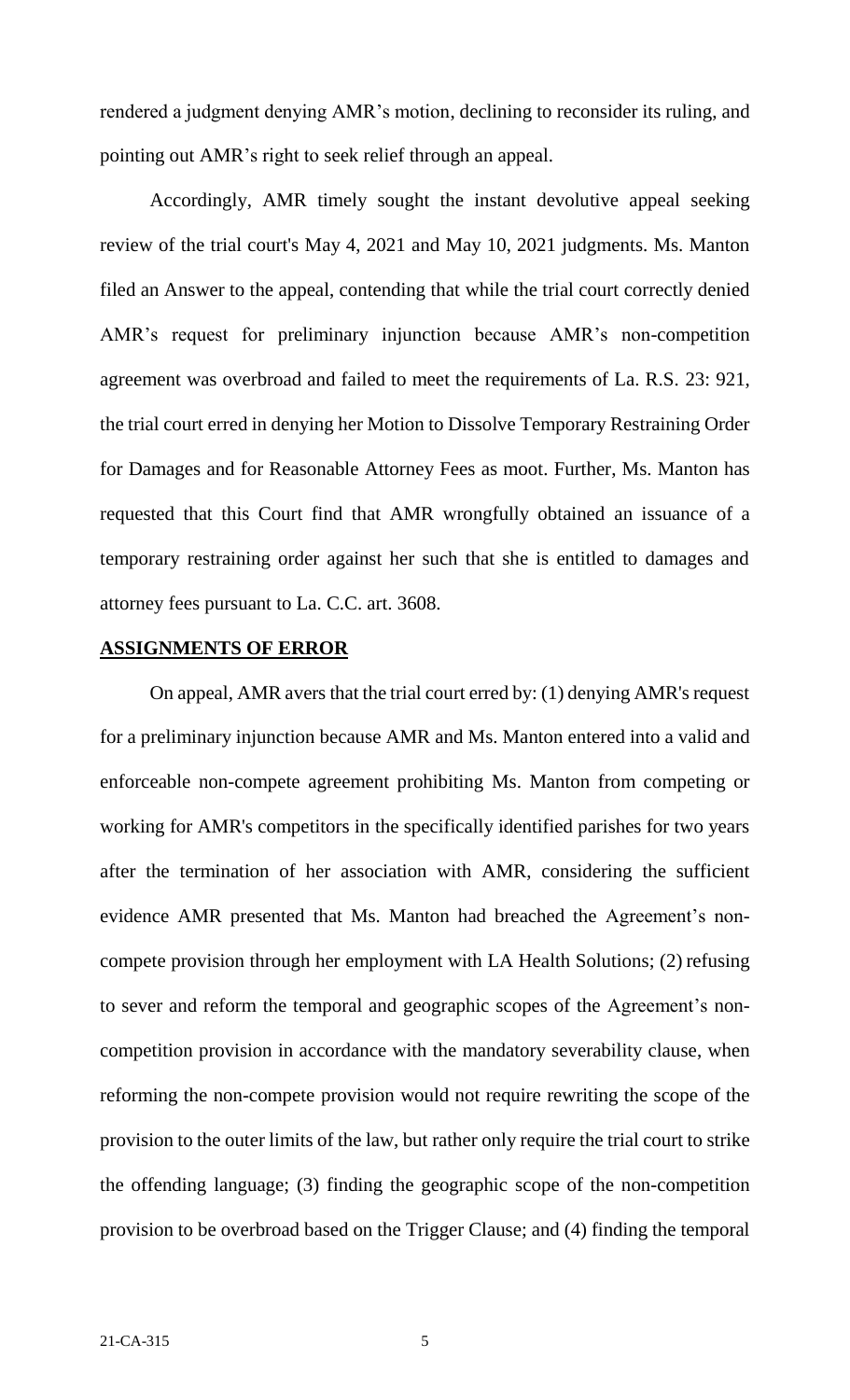scope of the non-compete provision to be ambiguous based on the new contract clause.

#### **STANDARD OF REVIEW**

#### *Preliminary Injunctions*

A preliminary injunction is essentially an interlocutory procedural device designed to preserve the status quo between the parties pending a trial on the merits. *Wechem, Inc. v. Evans*, 18-743 (La. App. 5 Cir. 5/30/19), 274 So.3d 877, 884, *writ denied*, 19-01176 (La. 10/15/19), 280 So.3d 600. The primary purpose of injunctive relief is to prevent the occurrence of future acts that may result in irreparable injury, loss, or damage to the applicant. *Id*. Although the judgment on a preliminary injunction is interlocutory, a party aggrieved by a judgment either granting or denying a preliminary injunction is entitled to an appeal. La. C.C.P. art. 3612. *Id*.

Typically, a trial court is granted wide discretion in determining whether an injunction is warranted, and its issuance of a preliminary injunction will not be disturbed on appeal absent manifest error or a clear abuse of discretion. *Id*. However, where the trial court's decision is based on an erroneous interpretation or application of the law, rather than a valid exercise of discretion, such an incorrect decision is not entitled to deference by the reviewing court. *Id*. The non-competition provision at issue herein requires an independent examination of the contract and presents questions of law, rather than a review of the district court's factual findings; thus, the appropriate standard of appellate review is *de novo*—whether the district court was legally correct or incorrect. *New Orleans Jazz and Heritage Foundation, Inc. v. Kirksey*, 09-1433 (La. App. 4 Cir. 5/26/10), 40 So.3d 394, 401.

### *Non-competition Agreements*

Historically, Louisiana has disfavored non-competition agreements. *Wechem, Inc.* 274 So.3d at 885. Louisiana's strong public policy restricting these types of agreements is premised on an underlying stated objective to prevent an individual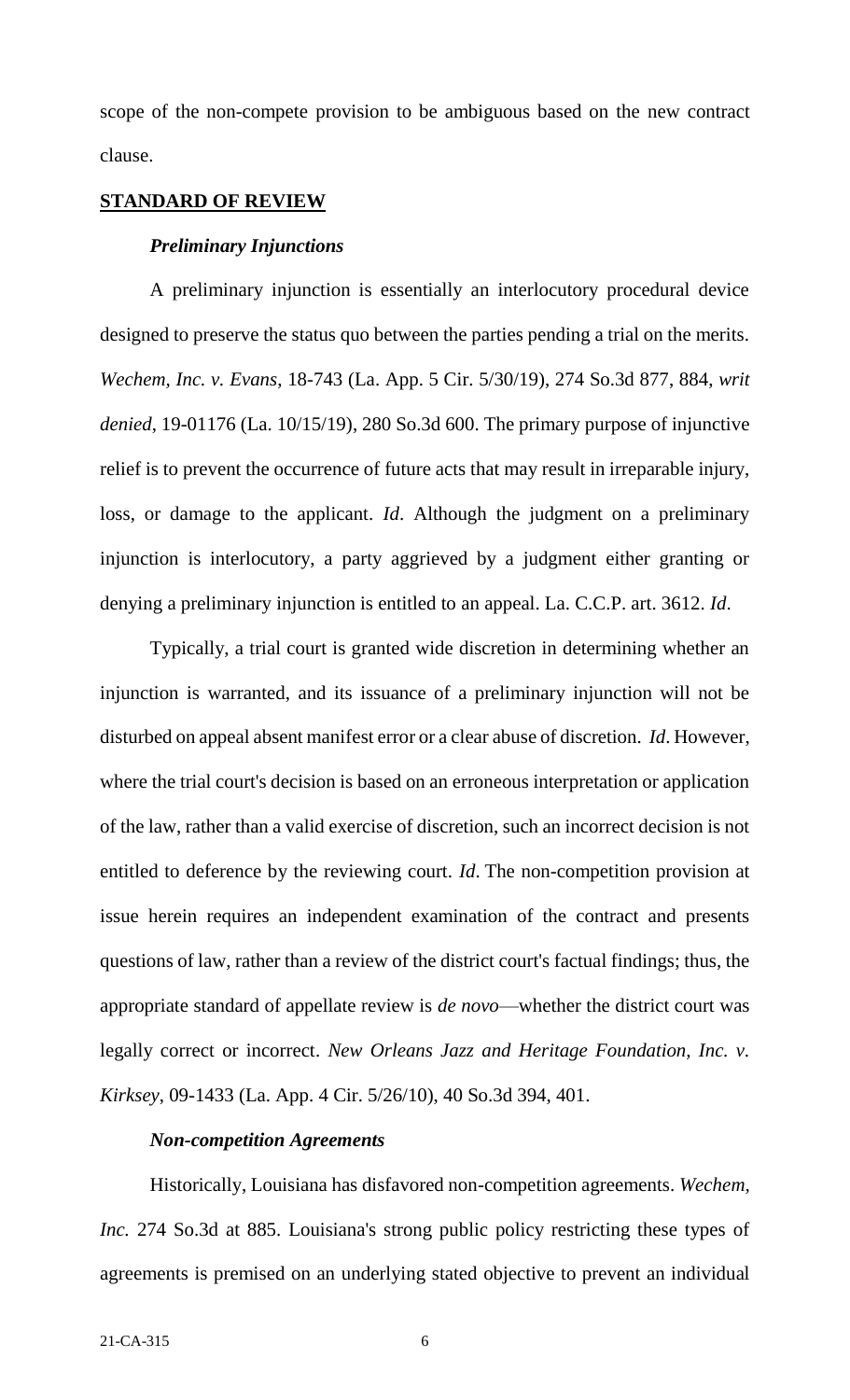from contractually depriving himself of the ability to support himself, and consequently becoming a public burden. *Id*. Such agreements are deemed to be against public policy, except under limited circumstances delineated by La. R.S. 23:921, which declares that all noncompetition agreements are null, unless they meet certain exceptions outlined under La. R.S. 23:921(C), which requires: (1) a two-year maximum duration, (2) a list of the areas in which the former employee is restrained, and (3) competition between the former employee and employer.<sup>4</sup> *Causin, L.L.C. v. Pace Safety Consultants, LLC*, 18-0706, pp. 10-11 (La. App. 4 Cir. 1/30/19), — So.3d ––––, ––––, 2019 WL 385206, *writ denied*, 19-0466 (La. 5/20/19), 271 So.3d 203.

In order to determine whether the employer has carried its burden of proving its right to injunctive relief, the court must consider the validity and enforceability of the agreement sought to be enforced by the employer. *Wechem, Inc.,* 274 So.3d

\* \* \*

 $\overline{a}$ 

<sup>&</sup>lt;sup>4</sup> The applicable version of La. R.S. 23:921, which was in effect when the agreements at issue were executed, provides:

A(1) Every contract or agreement, or provision thereof, by which anyone is restrained from exercising a lawful profession, trade, or business of any kind, except as provided in this Section, shall be null and void. However, every contract or agreement, or provision thereof, which meets the exceptions as provided in this Section, shall be enforceable.

C. Any person, including a corporation and the individual shareholders of such corporation, who is employed as an agent, servant, or employee may agree with his employer to refrain from carrying on or engaging in a business similar to that of the employer and/or from soliciting customers of the employer within a specified parish or parishes, municipality or municipalities, or parts thereof, so long as the employer carries on a like business therein, not to exceed a period of two years from termination of employment. An independent contractor, whose work is performed pursuant to a written contract, may enter into an agreement to refrain from carrying on or engaging in a business similar to the business of the person with whom the independent contractor has contracted, on the same basis as if the independent contractor were an employee, for a period not to exceed two years from the date of the last work performed under the written contract.

D. For the purposes of Subsections B and C of this Section, a person who becomes employed by a competing business, regardless of whether or not that person is an owner or equity interest holder of that competing business, may be deemed to be carrying on or engaging in a business similar to that of the party having a contractual right to prevent that person from competing.

H. Any agreement covered by Subsection B, C, E, F, G, J, K, or L of this Section shall be considered an obligation not to do, and failure to perform may entitle the obligee to recover damages for the loss sustained and the profit of which he has been deprived. In addition, upon proof of the obligor's failure to perform, and without the necessity of proving irreparable injury, a court of competent jurisdiction shall order injunctive relief enforcing the terms of the agreement.

See Acts 2015, No. 404, § 1. Effective: August 1, 2015 to July 31, 2020.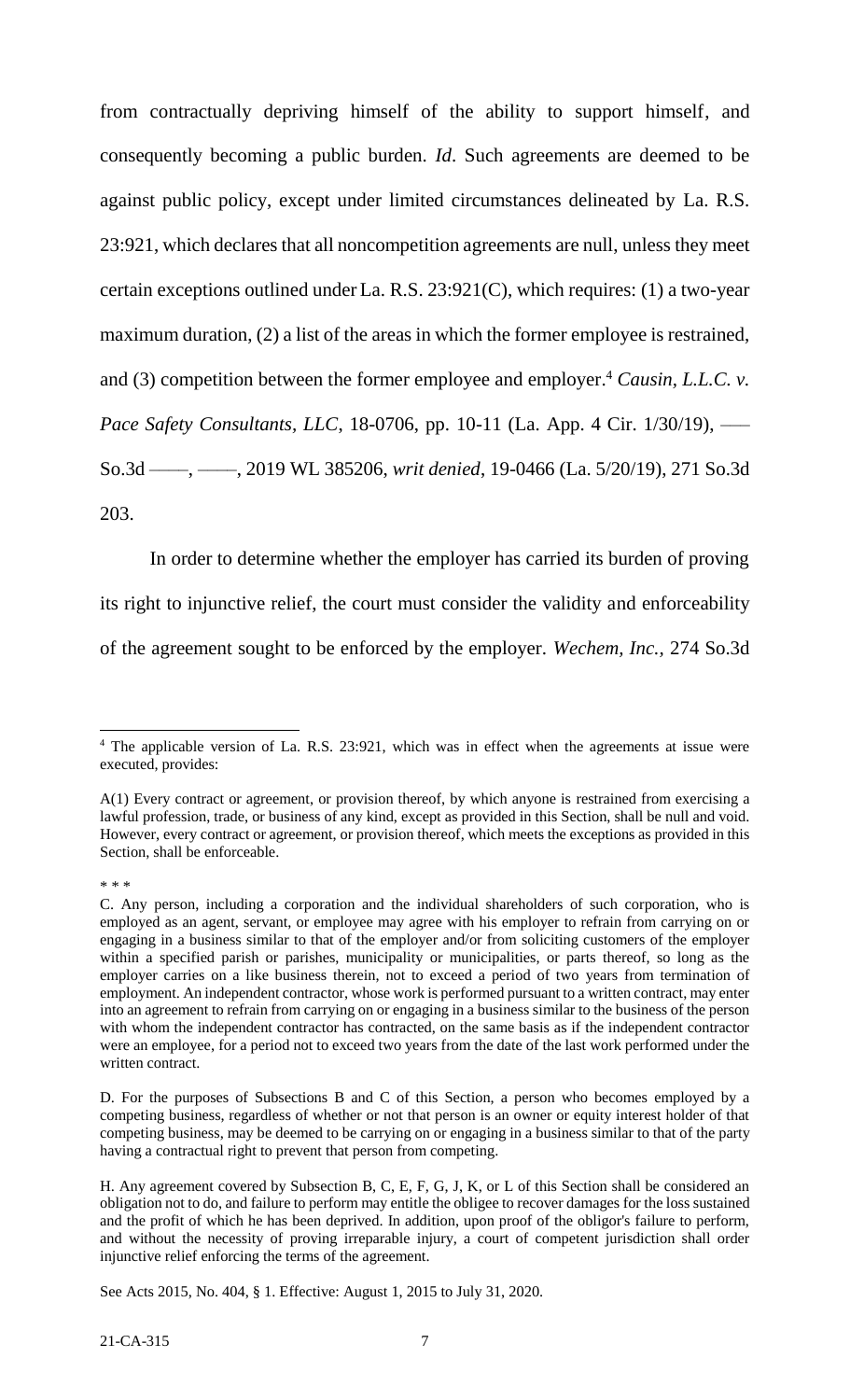at 585. Further, although La. R.S. 23:921(H) mandates the issuance of injunctive relief without the necessity of proving irreparable harm when the obligor's failure to perform is established, the employer still bears the burden of proving that it is entitled to relief. *Id* at 586.

A non-competition agreement may limit competition only as to a business similar to that of the employer, in a specified geographic area, and for up to two years from termination of employment. *Wechem, Inc.,* 274 So.3d at 585; citing *Paradigm Health System, L.L.C. v. Faust*, 16-1276 (La. App. 1 Cir. 4/12/17), 218 So.3d 1068, 1072. Where the actions the employer seeks to enjoin pursuant to a noncompetition agreement do not fall within the exception found in La. R.S. 23:921(C), or where the agreement is found to be unenforceable for failure to conform to La. R.S. 23:921, the employer seeking enforcement is unable to carry its burden of establishing that it is entitled to the relief sought. *Id*.

### **LAW AND DISCUSSION**

In this instance, AMR seeks to enforce the covenant relative to the noncompetition provision in the Agreement to prevent Ms. Manton from working for LA Health Solutions, which AMR alleges is a competitor, by the issuance of a preliminary injunction to prohibit Ms. Manton from marketing LA Health Solutions' services.<sup>5</sup> Thus, the central issue before this Court is whether the non-competition provision in the Agreement governing the business relationship between AMR and Ms. Manton is valid and enforceable, such that AMR is entitled to injunctive relief enjoining Ms. Manton for competing with AMR through her employment with LA Health Solutions.

 $\overline{\phantom{a}}$ 

<sup>&</sup>lt;sup>5</sup> While Ms. Manton was hired as an "independent contractor," non-competition provisions may apply to independent contractors pursuant to La. R.S. 23:921. Provisions of the statute restricting enforcement of noncompetition agreements, which only allows an agreement that prohibits an employee from leaving and beginning his own similar business in competition with his original employer, applies to noncompetition agreements with independent contractors on the same basis as if the independent contractor were an employee. LSA-R.S. 23:921. See *Restored Surfaces, Inc. v. Sanchez*, 11-529 (La. App. 5 Cir. 12/28/11), 82 So.3d 524, *citing Richard Berry & Associates, Inc. v. Bryant*, 03–106 (La. App. 5 Cir. 4/29/03), 845 So.2d 1263 (reversed by statute on other grounds).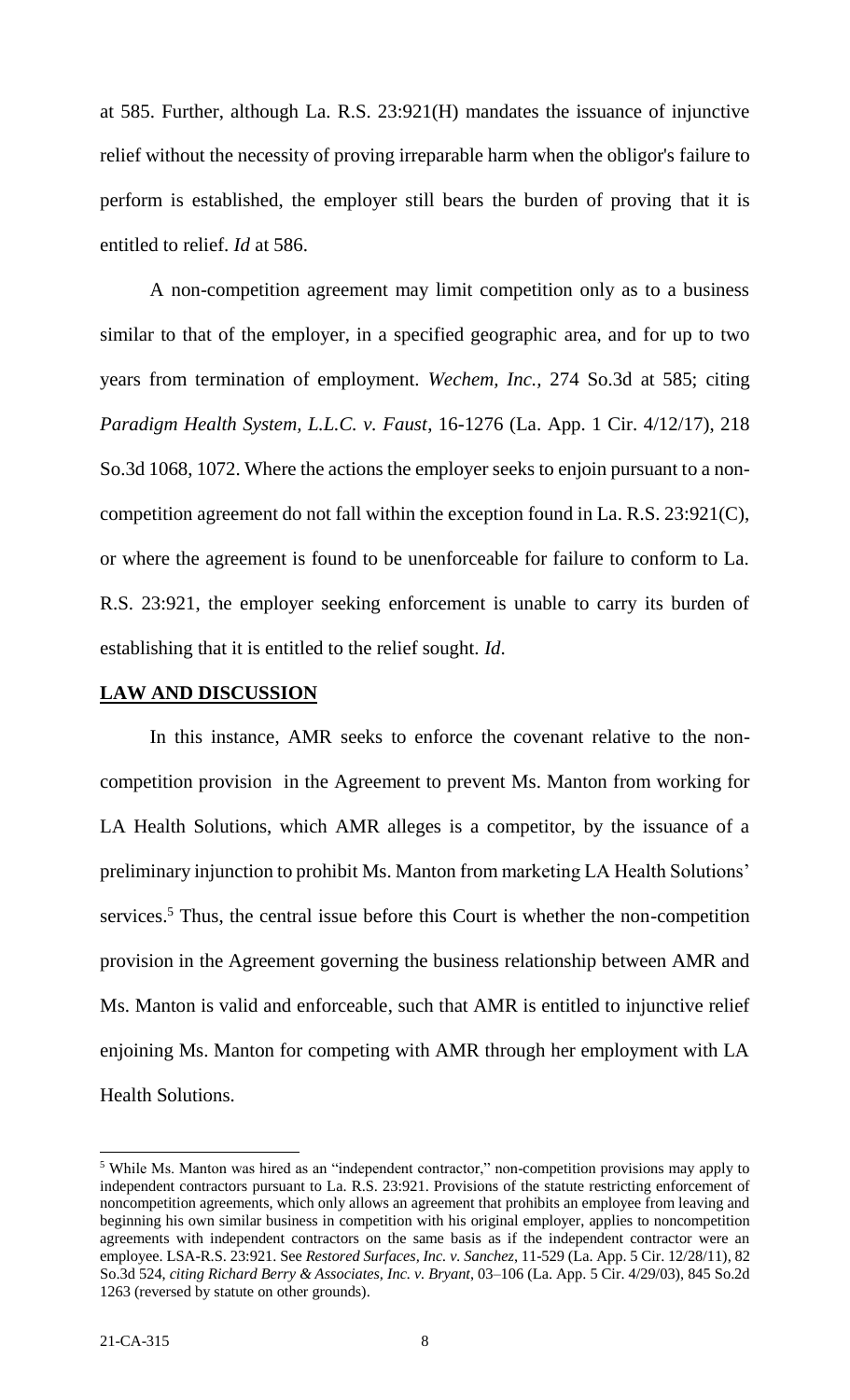### *Scope of the Business Restriction*

On appeal, AMR contends that the non-competition provision in the Agreement is a valid covenant pursuant to La. R.S. 23:921(C) because it adequately defines the business that Ms. Manton must refrain from engaging in for two years after her termination, defines and limits the prohibited scope to the marketing and promotion of medical services to attorneys and law firms, and describes the geographic area based on the parishes in which AMR conducts business. We disagree.

Upon review of the non-competition provision, it requires Ms. Manton to refrain from being an "…employee…with *any* business (other than Advanced, or an affiliate) engaged to *any* extent in the business of Advanced, which includes, but is *not limited to*, the marketing of medical services for chiropractic clinics and physicians…." (emphasis added). This provision expressly and explicitly prevents Ms. Manton from engaging in *any* business to *any extent* including marketing of medical services for chiropractic clinics and physicians, without limitations. The non-competition provision prohibits Ms. Manton from marketing any type of services or products for any other business or marketing company, not merely marketing medical services. Although AMR's business can be narrowly defined as "marketing the medical services of physicians and chiropractic clinics," which is a fairly limited definition, the non-competition provision "drives a freight train through this limitation" by further precluding Ms. Manton from engaging in other business that is not similar to that of AMR in violation of La. R.S. 23:921(C). See *Yorsch v. Morel*, 16-662 (La. App. 5 Cir. 7/26/17), 223 So.3d 1274, 1287, *writ denied*, 17-1475 (La. 11/13/17), 230 So.3d 207. (This Court held, *inter alia*, that the non-competition clause was impermissibly broad and so far-reaching because the clause stated "render[ing] services" to any person "engaged in any business whose activities compete in any way with the Business or the Opportunity.").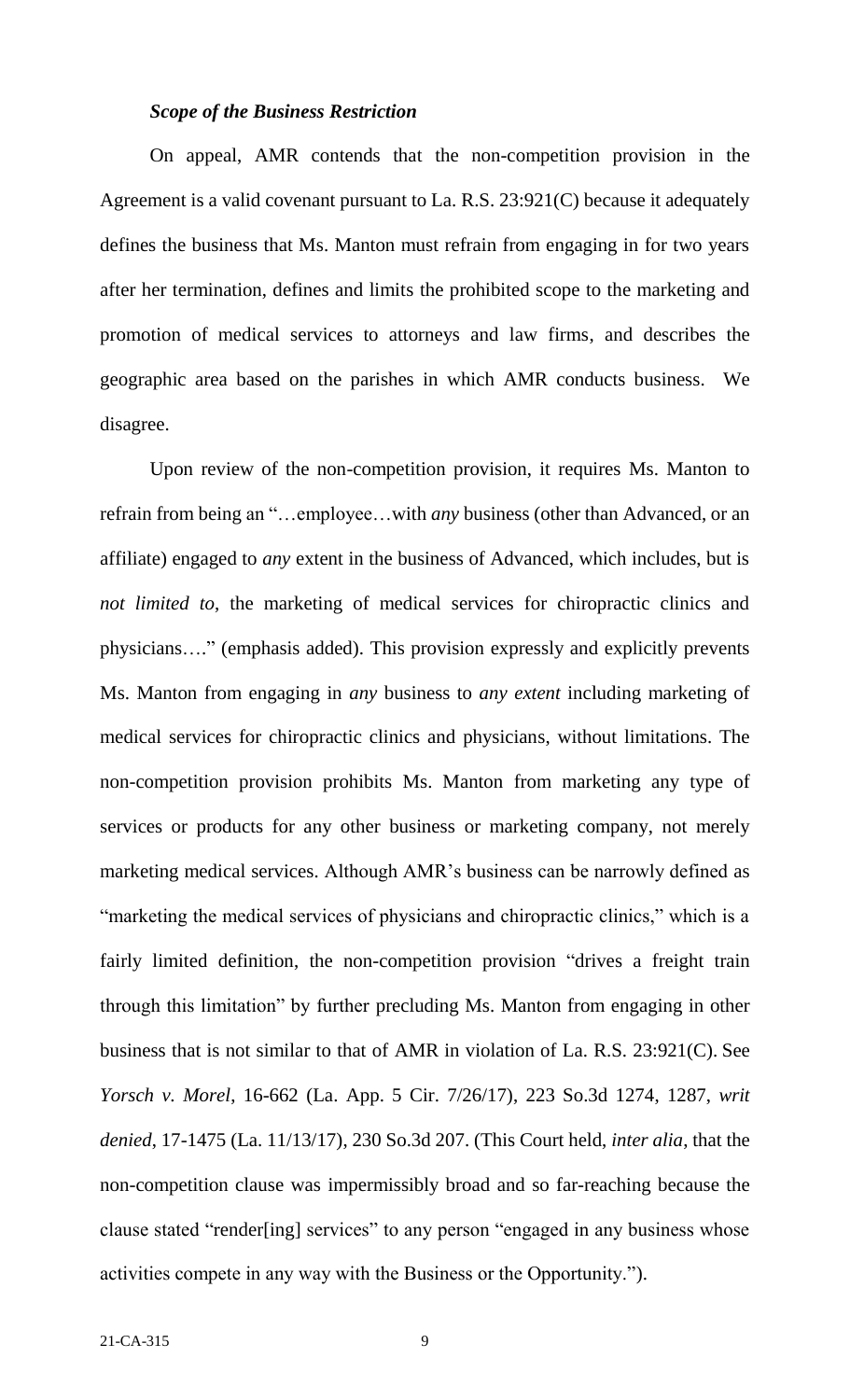Ms. Manton relies on *Paradigm Health System, L.L.C. v. Faust*, 16-1276 (La. App. 1 Cir. 4/12/17), 218 So.3d 1068, to support her contention that the trial court properly determined that the non-competition provision was overbroad. To the contrary, AMR contends that Ms. Manton's reliance on that case is misplaced because the language of the provision at issue therein was impermissibly broad, whereas the non-competition provision in AMR's agreement is narrowly tailored to restrain Ms. Manton from marketing medical services to the same or similar clients of AMR.

In *Paradigm*, the First Circuit held that a non-compete agreement, which prohibited a doctor from engaging "in the practice of medicine" or rendering "any medical services" to any business similar to services provided by the former employer, was overly broad and unenforceable. *Id*. The agreement restricted the doctor from engaging in many more types of employment than he actually performed for the employer. The First Circuit pointed out that the "employer is only entitled to keep employees from competing with the employer's actual business, not some overblown contractual definition of business designed to cover the proverbial waterfront and keep ex-employees from being able to make a living in any segment of the ex-employer's industry." *Id*. at 1073.

We find that the non-competition provision contained in the Agreement herein is overbroad in scope because, like the non-compete agreement in *Paradigm*, it restricts Ms. Manton from employment in the practice of marketing in any fashion. This provision prohibits Ms. Manton from not only starting her own marketing business, but from being employed by any business or marketing company that markets its services or products, in violation of La. R.S. 23:921. Accordingly, the trial court did not err in finding the Agreement's non-competition provision overbroad in scope, in violation of La. R.S. 23:921.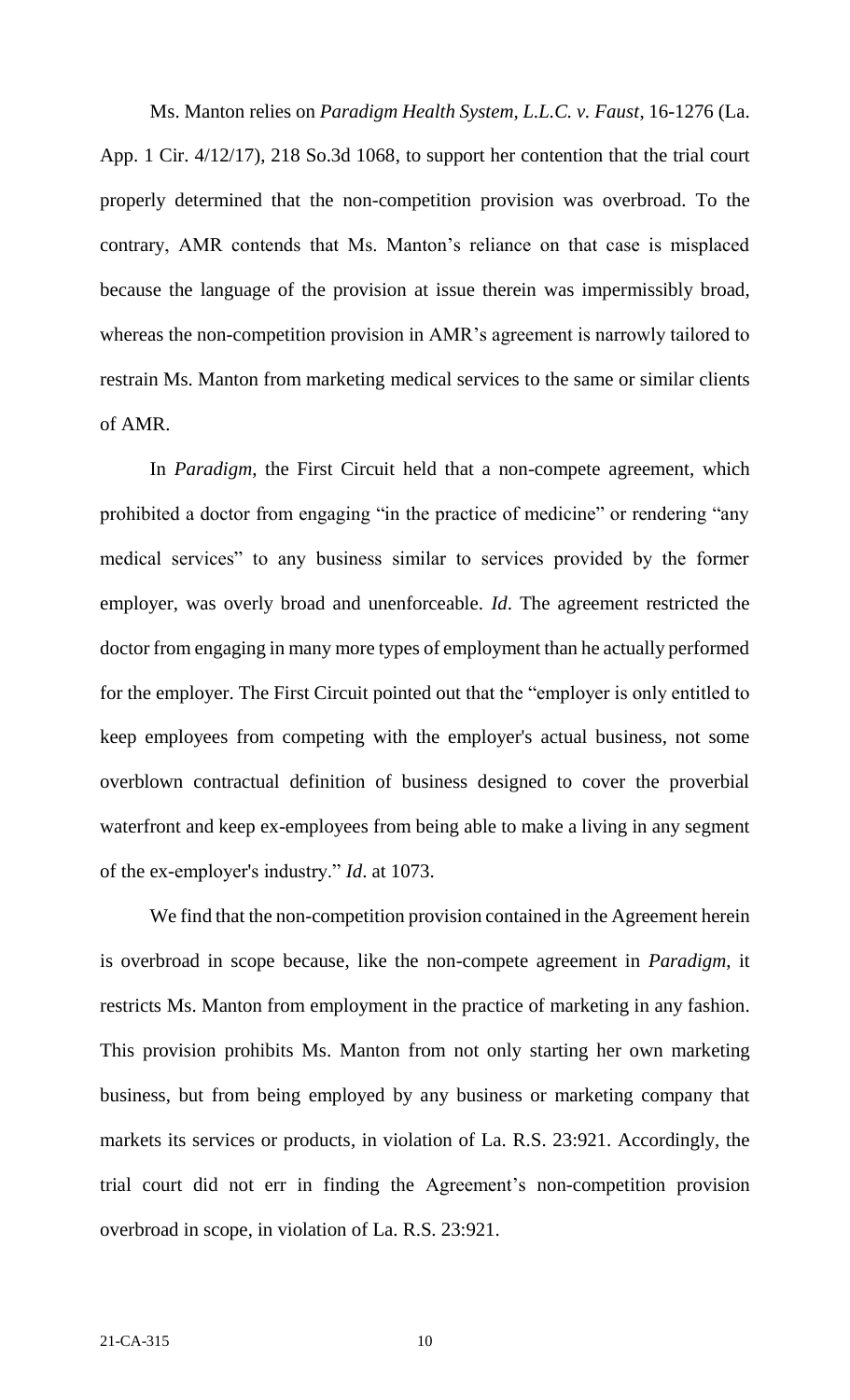#### *Similar Businesses*

AMR further avers that Ms. Manton's position as an Account Liaison with LA Health Solutions is virtually identical to her former position as the Public Relations Director with AMR. It maintains that in her positions with both AMR and LA Health Solutions, Ms. Manton's responsibilities consist of marketing, promoting, and publicizing medical and chiropractic services to attorneys and law firms. AMR argues that AMR and LA Health Solutions are competitors with the same objective – targeting efforts at attorneys and law firms in order to treat their plaintiff-clients.

We are not persuaded by AMR's contention and find it lacks merit. In *Paradigm*, the First Circuit voided the non-competition agreement based on its finding that enforcement of the contract would have restricted the former employee from engaging in many more types of employment than he actually engaged in with his former employer. *Paradigm*, 218 So.3d at 1074. Similarly, in the instant case, as previously discussed, the Agreement's non-competition provision restricts Ms. Manton from engaging in employment beyond the scope of AMR's actual business.

The phrase "carrying on or engaging in a business similar to that of the employer" in La. R.S. 23:921(C) refers to the employee carrying on or engaging in another business similar to that of the employer. *Vartech Systems, Inc. v. Hayden*, 05–2499 (La. App. 1 Cir. 12/20/06), 951 So.2d 247, 256. Thus, the distinction between the businesses of AMR and LA Health Solutions is crucial since the businesses are not similar in nature. One is a marketing firm and the other is a network of medical clinics.

At the April 29, 2021 preliminary hearing, Ms. Manton testified that LA Health Solutions is a Louisiana-licensed healthcare provider network that provides medical treatment to its patients through its licensed physicians at its various locations throughout Louisiana. Ms. Manton introduced LA Health Solutions'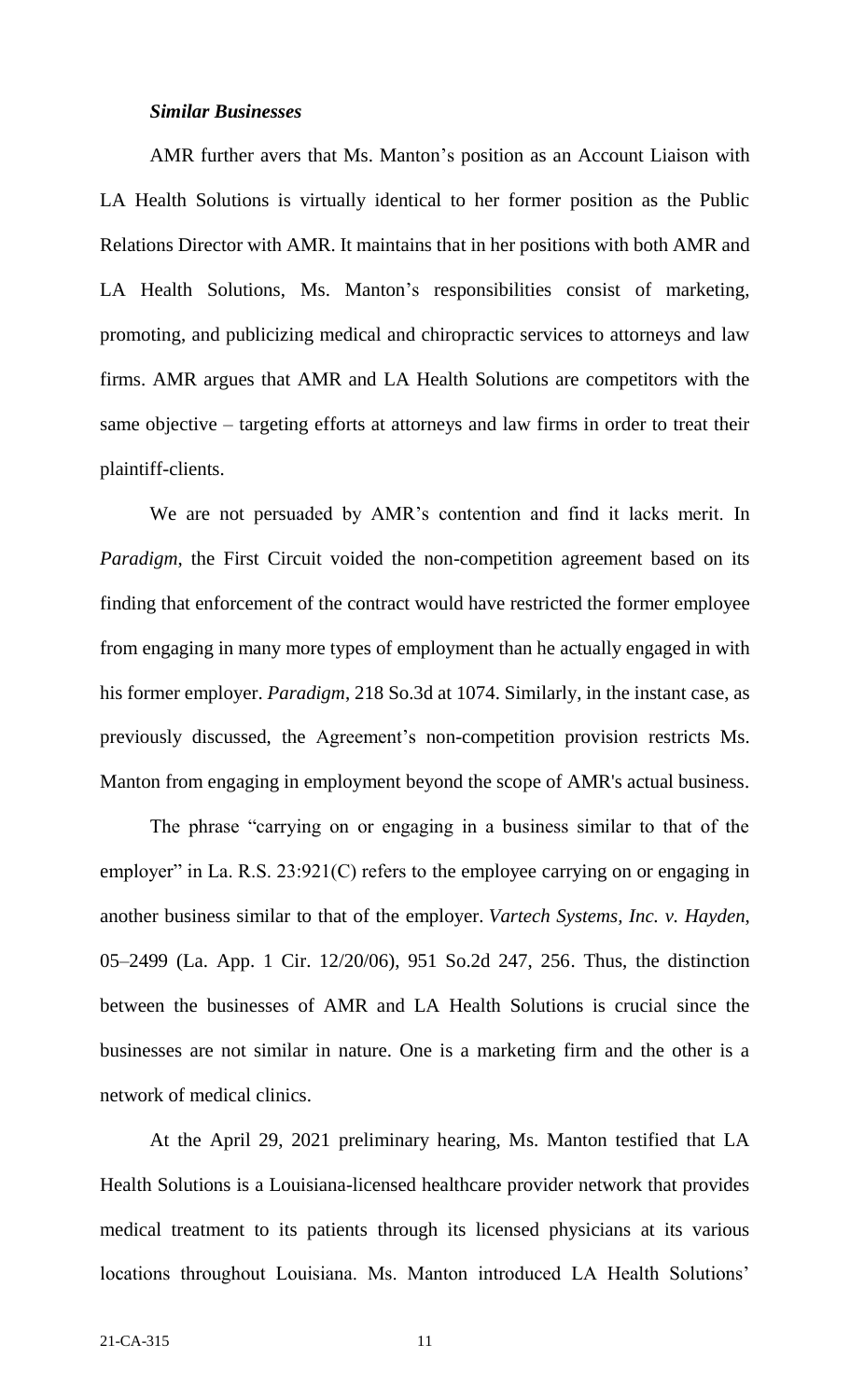webpage showing that it is one medical network with several locations that treats patients for various injuries. It employs an estimated 150 employees, including physicians with a variety of specialties, who treat patients that render payments to LA Health Solutions through health insurance, cash, or an agreement with the patient's attorney. Ms. Manton testified that she markets LA Health Solutions' services to attorneys to have their clients seek medical treatment at one of its many locations.

Mrs. Seiler-Tucker, the sole owner of AMR, also testified at the preliminary hearing.<sup>6</sup> On cross-examination, she conceded that AMR is solely a marketing company with one office, from which she conducts business for all of her other business ventures, located in downtown New Orleans. Mrs. Seiler-Tucker admitted that AMR does not have any contracts with attorneys or patients and receives no payments from attorneys, patients, or patients' insurers. AMR's only clients are the medical clinics that financially compensate AMR for marketing the services of each respective clinic.<sup>7</sup> Each medical clinic is independently owned. Mrs. Seiler-Tucker also testified that AMR does not own any of the medical clinics, and does not perform any medical services.

Mrs. Seiler-Tucker further testified that she has no employees but has one independent contractor, the person hired in the position of Public Relations Director, who assists her with the marketing business.<sup>8</sup> On the other hand, Ms. Manton is

 $\overline{\phantom{a}}$  $6$  Mr. Tucker is not a member or owner of AMR.

<sup>&</sup>lt;sup>7</sup> On direct examination, Mrs. Seiler-Tucker testified that she and her husband own Advanced Medical Rehab of Gretna, Advanced Medical Rehab of Uptown, and Advanced Medical Rehab of Gentilly. However, the ownership of those clinics is not affiliated with AMR.

<sup>&</sup>lt;sup>8</sup> The distinction between an employee and an independent contractor is a factual determination that must be decided on a case-by-case basis. *Hull v. Jefferson Par. Hosp. Dist. No. 1*, 16-273 (La. App. 5 Cir. 4/26/17), 220 So.3d 838, 844, citing *Tower Credit, Inc. v. Carpenter*, 01–2875, (La.9/4/02), 825 So.2d 1125, 1129. In determining whether the relationship is one of principal and independent contractor, the courts consider whether the following factors are present: (1) a valid contract between the parties; (2) the work being done is of an independent nature such that the contractor may employ non-exclusive means in accomplishing it; (3) the contract calls for specific piecework as a unit to be done according to the independent contractor's own methods without being subject to the control and direction of the principal, except as to the result of the services to be rendered; (4) the existence of a specific price for the overall undertaking; and (5) the specific time or duration is agreed upon and not subject to termination at the will of either side without liability for its breach. *Id*; citing *Tower Credit, Inc*., 825 So.2d at 1129. Since this issue is not before this Court, we decline to address this matter.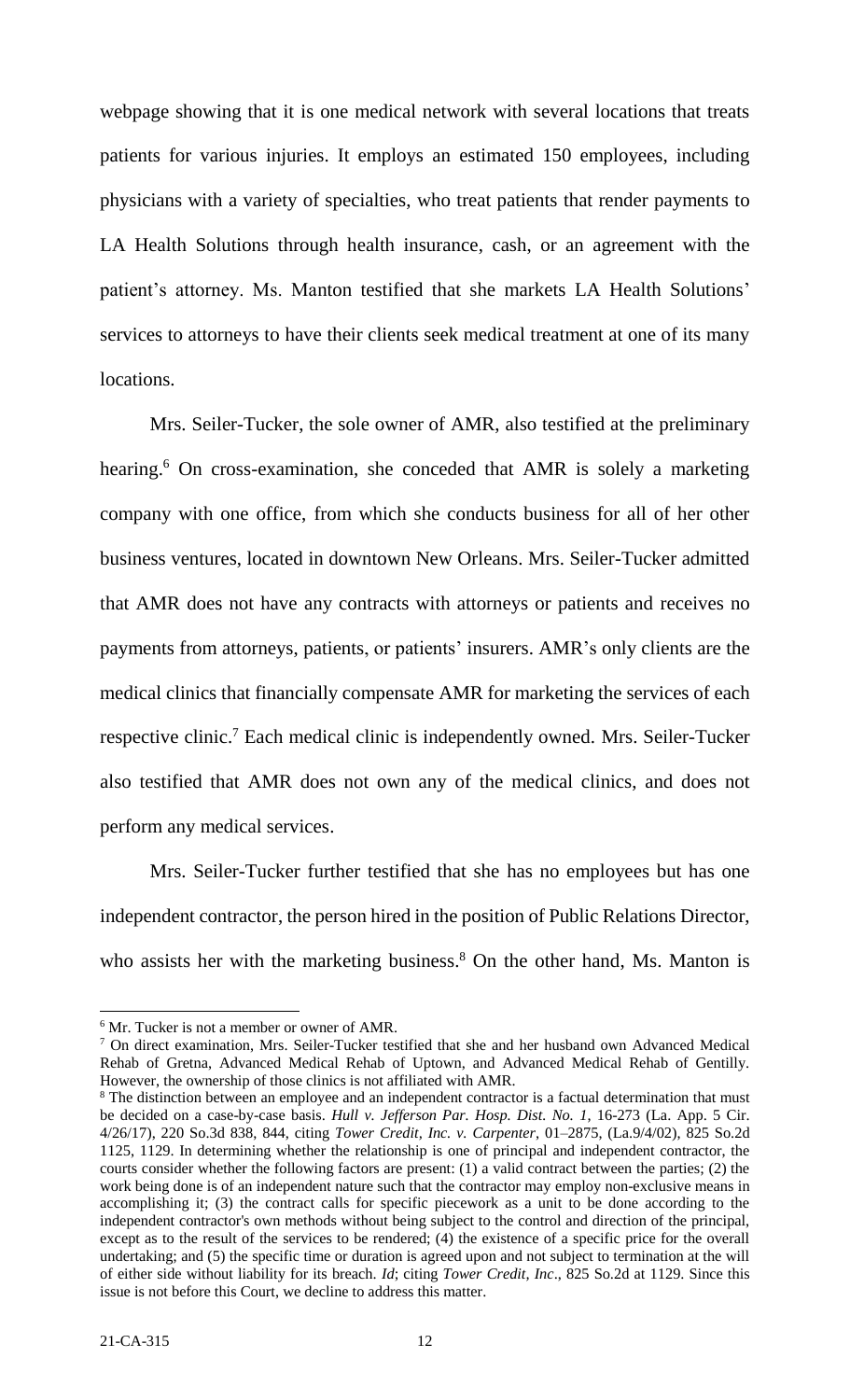currently the employee of an actual medical provider network with employees, including physicians, that treats patients, and her current position includes marketing that healthcare network's services. Furthermore, AMR's clients are not patients or attorneys. Rather, AMR's clients are the owners of the medical clinics, and AMR is marketing the services of those medical clinics. Ms. Manton is not marketing to the owners of the medical clinics AMR represents or to any other medical clinic such that she is competing with AMR for other medical clinics to engage in business with her or on behalf of LA Health Solutions. Instead, Ms. Manton is marketing the services of LA Health Solutions to patients and attorneys. Thus, the marketing business that AMR conducts is not similar to the medical services provided by LA Health Solutions. Also, the Agreement makes no mention of AMR marketing or targeting its business to attorneys, law firms, or any clients.

Thus, we conclude that the trial court erred as a matter of law in determining there was sufficient evidence that Ms. Manton engaged in similar services while employed at both AMR and LA Health Solutions because AMR and LA Health Solutions are not engaged in similar businesses. Though Ms. Manton engaged in similar services while employed at both AMR and LA Health Solutions, since these two businesses are not similar, under the facts of this case, we find Ms. Manton's occupation as an Account Liaison for LA Health Solutions does not fall within a non-competition prohibition permissible within the scope of the limitation set forth in La. R.S. 23:921(C).

#### *Geographic Scope*

AMR argues that it does not seek to bar or restrain Ms. Manton from competing in any parish outside of the parishes specifically listed as the geographic region in the non-competition provision. In support of its contention, AMR cites *Causin*, *supra*, to establish that although the non-competition provision contains language that gives it the option to expand the geographic scope, the provision is not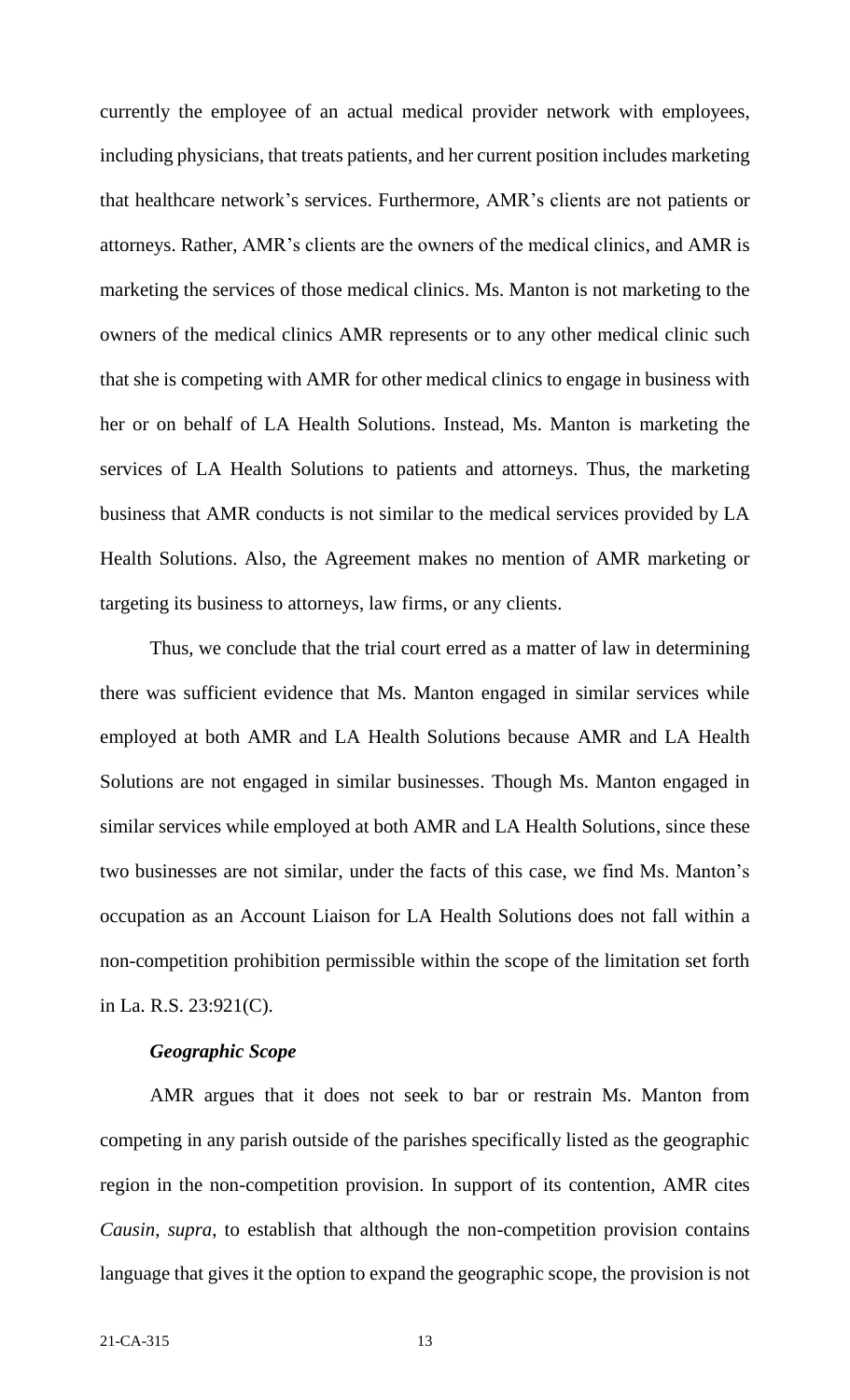invalid because it is contingent upon a suspensive condition that never matured or became enforceable. We find AMR's interpretation of Louisiana jurisprudence to be misplaced.

La. R.S. 23:921(C) requires that a restrictive covenant identify by name the parishes or municipalities to which it applies. *Bell v. Rimkus Consulting Grp., Inc. of La*., 07-996 (La. App. 5 Cir. 3/25/08), 983 So. 2d 927, 933-34, *writ denied,* 08- 0891 (La. 6/20/08), 983 So. 2d 1276. It is not enough if the restrictive covenant simply says it applies to "whatever parishes, counties, or municipalities the company does business." *Id*. at 933.

The non-competition provision in the Agreement specifies the geographic scope of the restraint, which reads:

> …in the Parish of Orleans, Jefferson, Plaquemines, St Bernard, St. Charles St. Tammany, St James, St. John the Baptist, Lafourche, Tangipahoa, Terrebonne and Livingston. Further, this non-compete agreement will apply in any parish in which Advanced has a contract and/or has an existing marketing relationship with a clinic to provide marketing services during the term of this contract or any relationship thereafter.

Upon review, the non-competition provision purports to prohibit Ms. Manton from engaging in business within specific delineated parishes: "Orleans, Jefferson, Plaquemines, St Bernard, St. Charles St. Tammany, St James, St. John the Baptist, Lafourche, Tangipahoa, Terrebonne and Livingston." However, the provision further states the "agreement will apply in *any parish* in which Advanced has a contract and/or has an existing marketing relationship with a clinic to provide marketing services during the term of this contract *or any relationship thereafter*." (Emphasis added). This provision serves as a catch-all phrase to further restrict Ms. Manton from business activity in any parish within this State, which fails to comport with La. R.S. 23:921(C). Because the Agreement's non-competition provision specifies the parishes where AMR has business relationships, and further extends to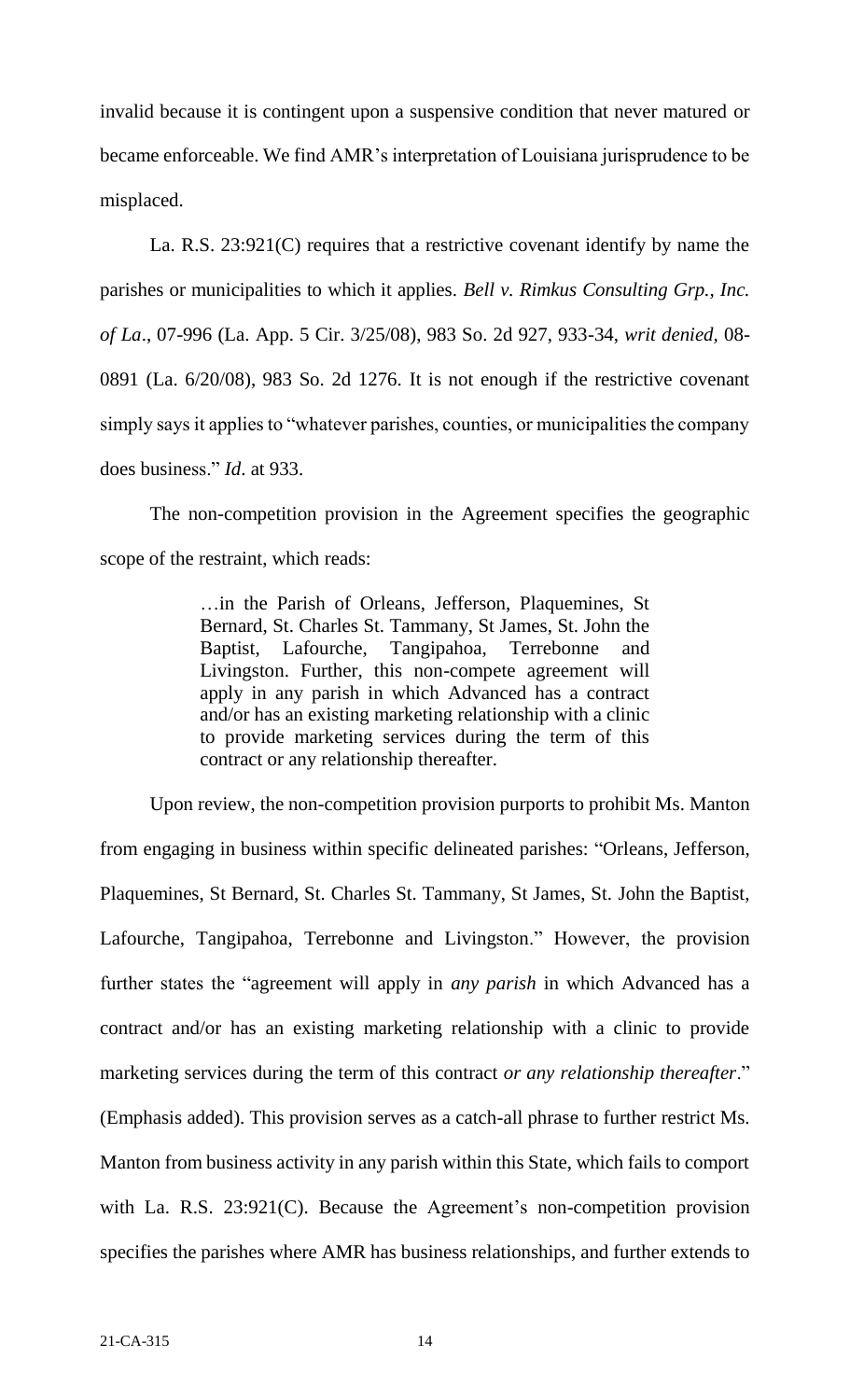"*any parish* AMR may have a contract or marketing relationship with during the agreement *or thereafter*," the non-competition provision does not meet the unequivocal exception set out in La. R.S. 23:921(C), and is void under La. R.S. 23:921(A)(1). See *Bell*, 983 So. 2d at 933; and *Aon Risk Servs. of La., Inc. v. Ryan*, 01-614 (La. App. 4 Cir. 1/23/02), 807 So. 2d 1058, 1062.<sup>9</sup>

In *Causin*, the non-competition provision provided:

…in the parishes within Louisiana identified in Exhibit "A" attached hereto. Employee recognizes that from time to time, the Company's business may expand to other parishes within Louisiana and/or other counties or municipalities in other states and Employee agrees that Company may amend Exhibit "A" and append it to this agreement with the same force and effect as the original Exhibit "A." Company will provide Employee with any and all amendments. Employee and the Employer acknowledge and agree that the Company does business in all of the parishes contained in Exhibit "A." Employee agrees that if the Company provides him with an amendment to Exhibit "A" that it will represent as fact that the Company does business in all of the geographical areas identified in such an exhibit unless the Employee provides the Company with written notice disputing that fact within seven days of his receipt of the amendment.

\*\*\*

Exhibit A stated:

Causin LLC, Bayou Supply & Safety, its subsidiaries, and affiliates" and listed the parishes for Louisiana: Acadia, Ascension, Assumption, Avoyelles, Beauregard, Caddo, Calcasieu, Cameron, Concordia, DeSoto, East Baton Rouge, Evangeline, Grant, Iberia, Iberville, Jackson, Jefferson, Lafourche, Lafayette, Lincoln, Livingston, Madison, Morehouse, Orleans, Ouachita, Plaquemines, Pointe Coupe, Rapides, St. Bernard, St Charles, St. Helena, St. James, St. John, St. Landry, St. Martin, St. Mary, St. Tammany, Tangipahoa, Terrebonne, Vermillion, Vernon, Washington, and West Baton Rouge. Additionally, it listed the counties in Mississippi: Hancock, Union, Jackson, Warren, Perry, Forrest, Lauderdale, Lawrence, Claiborne, Hinds, Madison, Rankin, and Amite.

 $\overline{\phantom{a}}$ 

<sup>&</sup>lt;sup>9</sup> Some restrictive covenants are geographically overbroad and some fail to specify any valid geographical area. See, e.g., *Kimball v. Anesthesia Specialists of Baton Rouge, Inc*., 00-1954 (La. App. 1 Cir. 9/28/01), 809 So. 2d 405, 412, 413, *writ denied*, 01-3355 (La. 3/8/02), 811 So. 2d 886 (non-compete agreement failed to specify any parishes, municipalities, or parts thereof).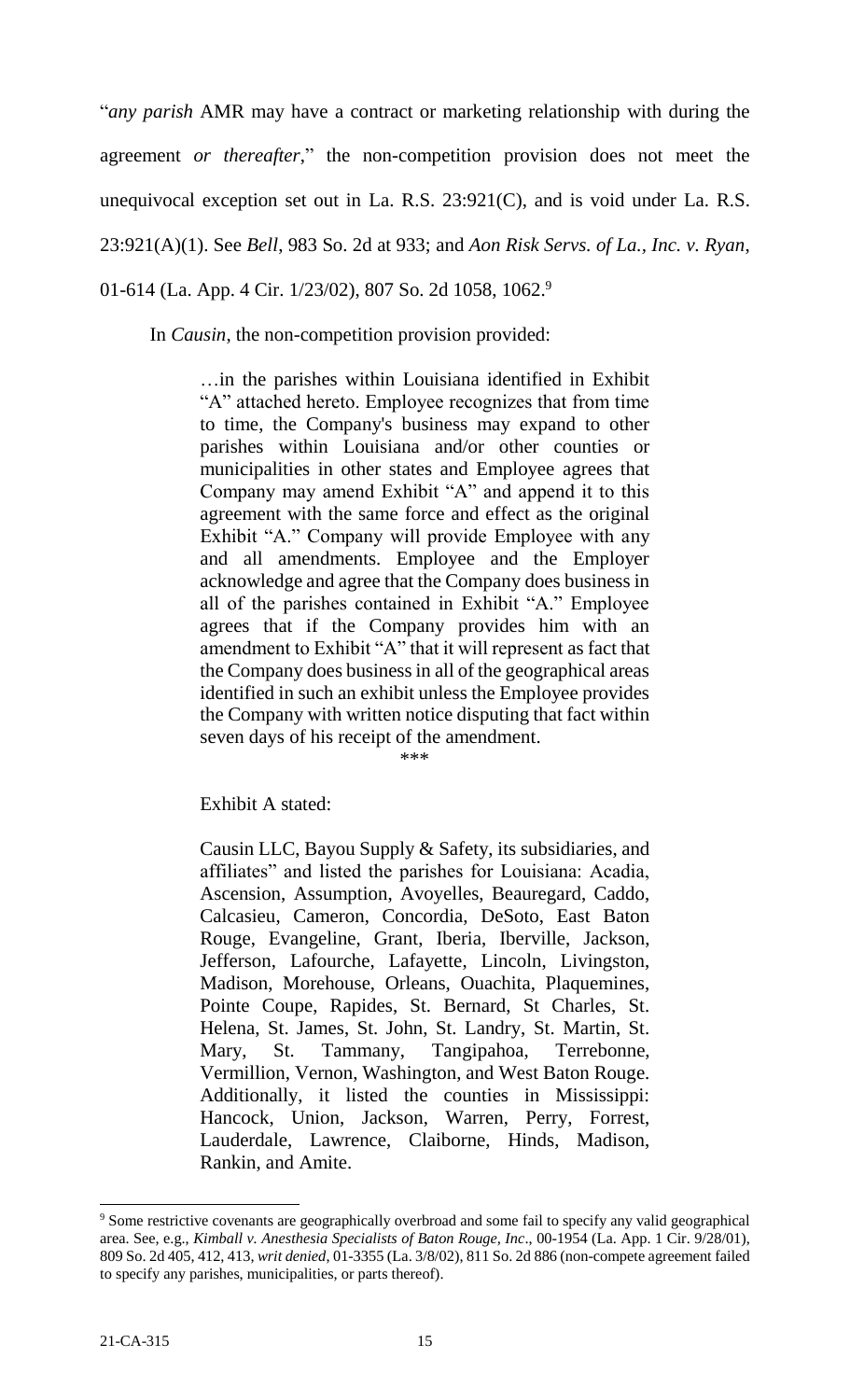The Fourth Circuit explained that the non-competition provision in *Causin* specified "the parishes and counties where the former employer conducted business and provided an avenue for the former employee to contest the expansion of the list of where the former employer conducted business." We find *Causin* is distinguishable from the present case. In *Causin*, the agreement that contained the non-competition provision also included a provision for the former employer to expand the list of parishes by amending the current list, with the former employee being provided an option to dispute the amendment. In the case *sub judice*, no such option exists. In fact, AMR has expressly preserved its right to unilaterally claim additional parishes that it engages business in to further restrict Ms. Manton's employment with any other business operating within Louisiana.

Thus, we find the geographic scope of the restraint in the Agreement's noncompetition provision to be overly broad and "in derogation of the common right," which "must be strictly construed against the party seeking [its] enforcement." *Restored Surfaces, Inc. v. Sanchez*, 11-529 (La. App. 5 Cir. 12/28/11), 82 So.3d 524, 526.

### *Scope of Duration*

At the April 29, 2021 hearing on the preliminary injunction, in open court, the trial court held that the non-competition provision in the Agreement was overbroad and overreaching because the language for the duration of the non-competition provision extends beyond two-years in violation of La. R.S. 23:921(C). AMR avers that the trial court erroneously interpreted the term of the non-competition provision, and that the court's interpretation of the provision was strained, flawed, and unreasonable.

A non-competition agreement is a contract between the parties who enter it, and it is to be construed according to the general rules of contract interpretation.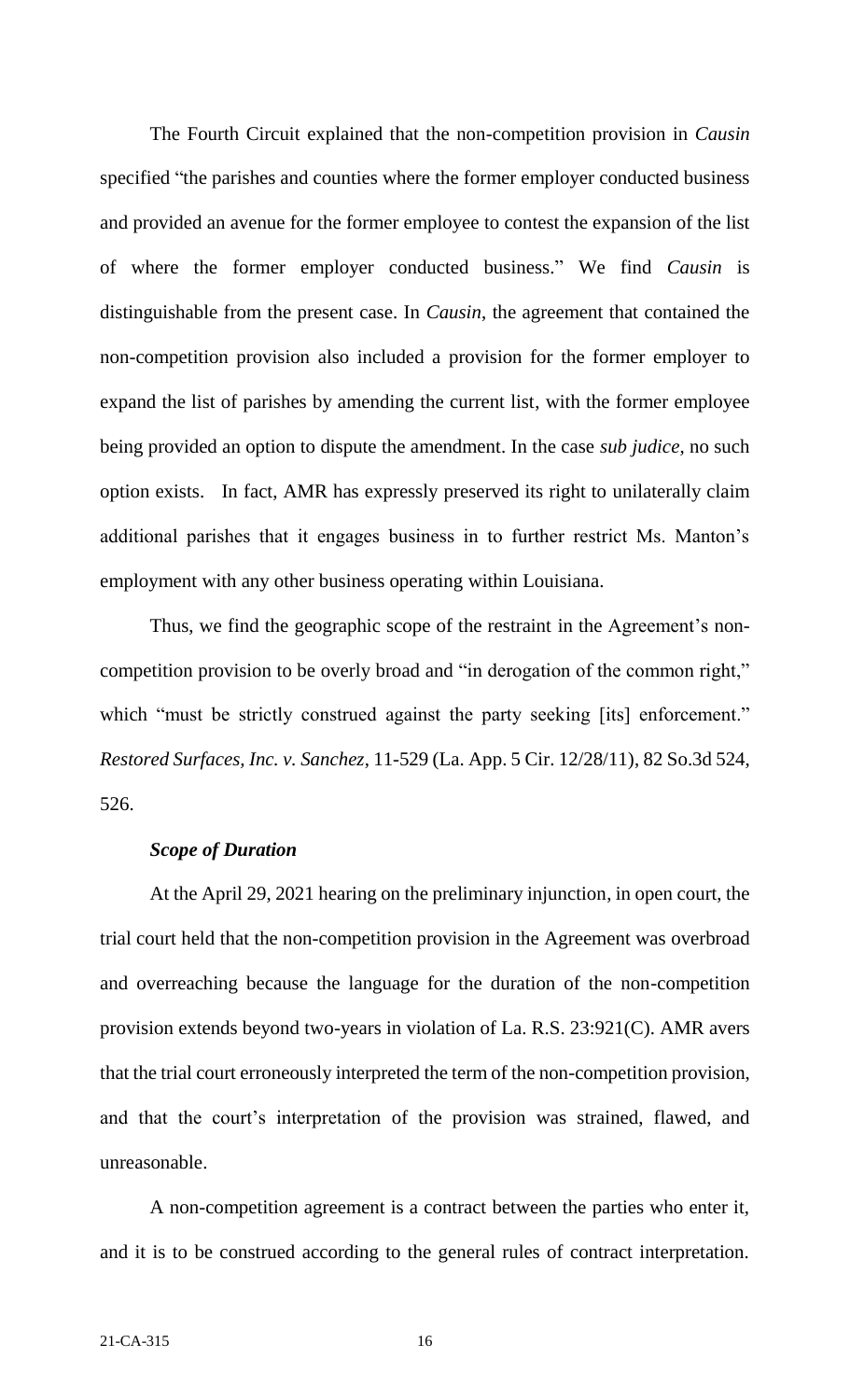*SWAT 24 Shreveport Bossier, Inc. v. Bond*, 00-1695 (La. 6/29/01), 808 So.2d 294 (*superseded by statute on other grounds*). The common intent of the parties is used to interpret a contract. La. C.C. art. 2045. It is well established that "when the words of a contract are clear and explicit and lead to no absurd consequences, no further interpretation may be made in search of the parties' intent." La. C.C. art. 2046; *Perfection Metal & Supply Co. v. Indep. Supply of N.O. Inc*., 97-800 (La. App. 5 Cir. 1/14/98), 707 So.2d 86. When a contract may be interpreted from the four corners of the agreement, without consideration of extrinsic evidence, the interpretation is a matter of law. S*cenic Land Construction Co., L.L.C. v. St. Francis Medical Center, Inc.*, 41,147 (La. App. 2 Cir.7/26/06), 936 So.2d 247, 251. In such cases, appellate review considers whether the trial court was legally correct or legally incorrect. *Lawrence v. Terral Seed, Inc*., 35,019 (La. App. 2 Cir.9/26/01), 796 So.2d 115, 123, *writ denied*, 01–3134 (La. 2/1/02), 808 So.2d 341.

La. R.S. 23:921(C) expressly limits a non-competition provision to two years "from termination of employment." This statute contains no language allowing an extension of a non-competition agreement beyond two years from the termination of employment, and courts have interpreted this to mean that no such extension is allowed. A non-competition provision cannot override the express language of the statute.

In *Herff Jones, Inc. v. Girouard*, 07-393, (La. App. 3 Cir. 10/3/07), 966 So. 2d 1127, 1136-37, the Third Circuit declined to give effect to a contractual provision that allowed a non-competition provision to be extended for more than two years, citing the limitation imposed by 23:921(C). See also *Century 21 Richard Berry & Assocs., Inc. v. Lambert*, 08-668 (La. App. 5 Cir. 2/25/09), 8 So.3d 739, 743 (contract clause providing that non-competition provision survived termination of the underlying agreement was unenforceable on the grounds that it impermissibly extended the non-competition agreement beyond the two-year period from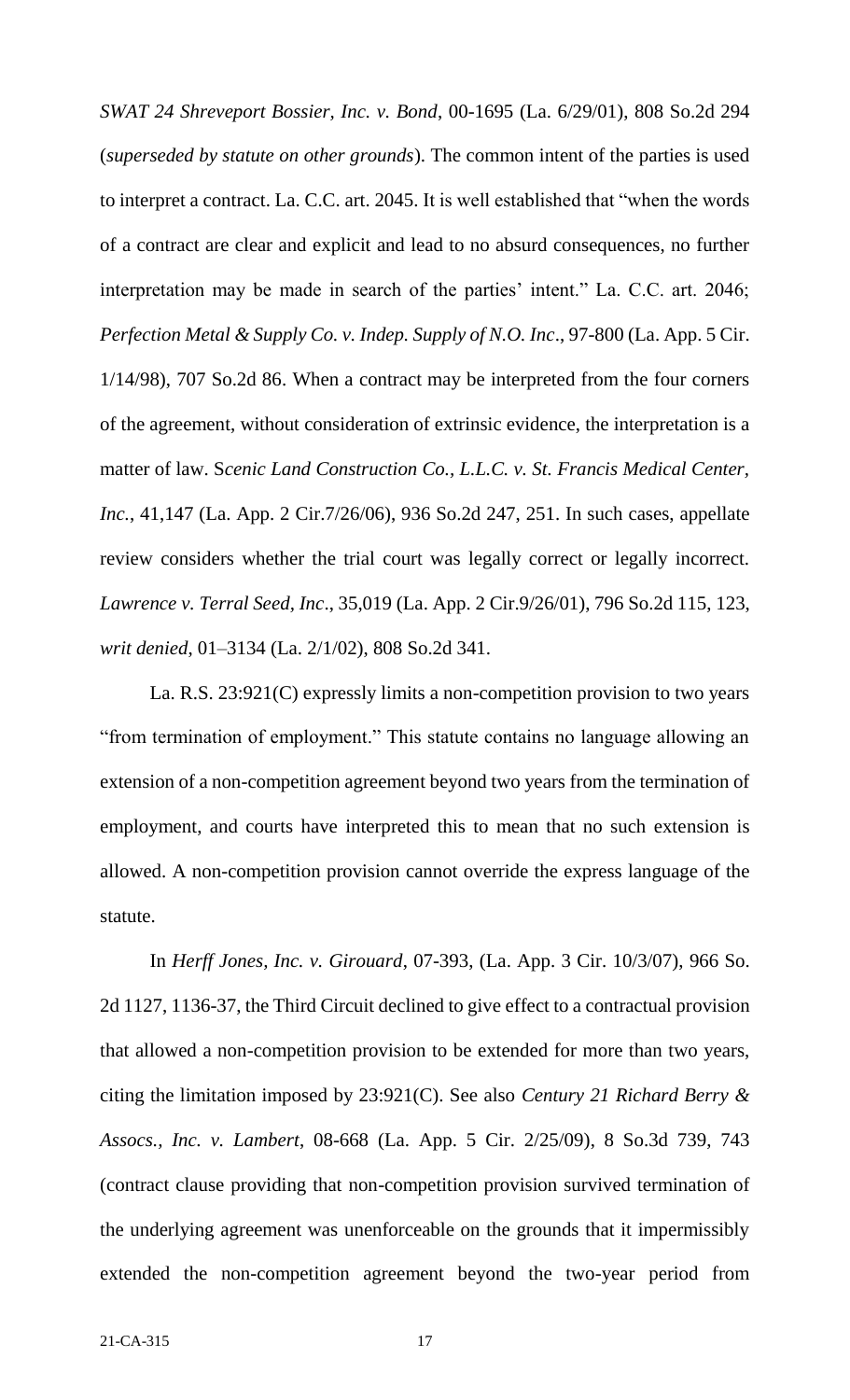termination); *Smith v. Commercial Flooring Gulf Coast, L.L.C.*, 19-502 (La. App. 4 Cir. 10/9/19), ––– So.3d ––––, 2019 WL 5073582 (The Fourth Circuit modified the lower court's injunction enforcing a non-competition agreement so that the injunction did not extend more than two years from the termination of employment).

As pointed out above, the non-competition provision provides:

…during this contract and for a period of two years after the termination of this contract and/or the relationship between the parties in the Parish of Orleans, Jefferson, Plaquemines, St Bernard, St. Charles St. Tammany, St. James, St. John the Baptist, Lafourche, Tangipahoa, Terrebonne and Livingston.

This provision expressly states that the restraint on the non-competition provision ends two years after the termination of the contract and/or the relationship between the parties. We agree with the trial court that this provision is overbroad. It is unclear when the contract and/or relationship between the parties would end. There is no reference to the non-competition provision terminating two years after Ms. Manton's relationship with AMR ends. AMR has not cited any other reference or provision within the Agreement to overcome the trial court's interpretation of this provision or jurisprudence that it relies on for its assertions.

It is the absurdity of the consequences of a literal interpretation which determines whether the court can search beyond the language of the contract for the parties' intent. La. C.C. art. 2046; *Cashio v. Shoriak*, 481 So.2d 1013 (La. 1986). This Court need not go beyond the language of the contract to determine the parties' intent. The intent was clearly for Ms. Manton to be an independent contractor with AMR, and for Ms. Manton to not compete against AMR upon termination of the contract and/or relationship between the parties. However, termination of the contract and/or relationship between the parties is unknown and the language of that provision is ambiguous. This is significant to Ms. Manton knowing how long she is restricted from engaging in business activity similar to AMR. AMR has gone beyond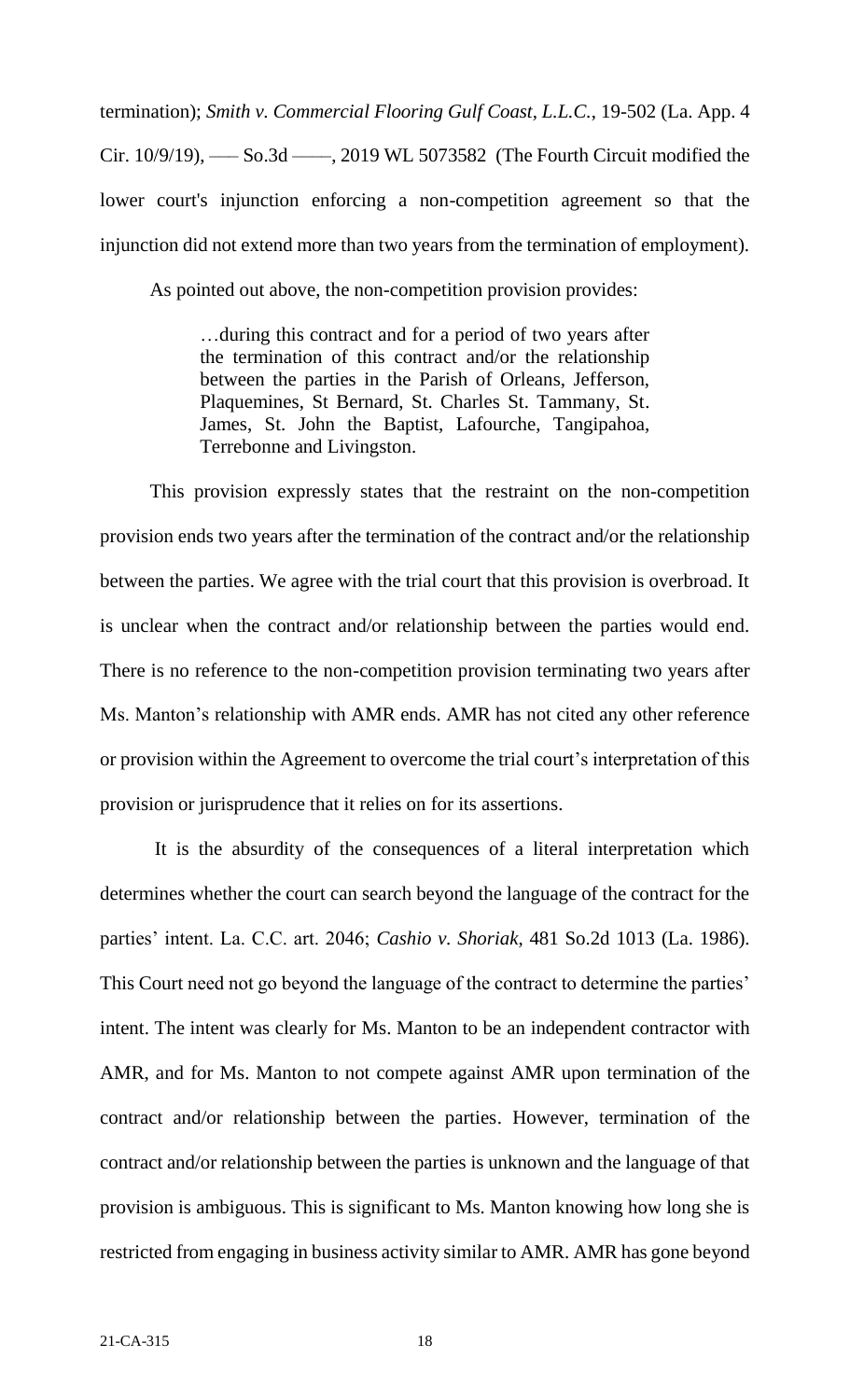the limits set forth in La. R.S. 23:921(C) with the above-referenced language in the Agreement. Thus, we find the duration of the non-competition provision is overbroad and ambiguous.

#### *Severability Clause*

AMR asserts that if there is any ambiguity or overbreadth in the noncompetition provision, the trial court legally erred by failing to enforce the severability clause in the Agreement's non-competition provision. It further argues that even in the absence of a severability clause, the trial court should have exercised its right to delete the offending provisions and permit the remainder of the Agreement to stand. AMR has referred this Court to *SWAT*, *supra*, and La. R.S. 23:921(D) for the proposition that the trial court should have nullified and excised the offending language of the provision without invalidating the provision in its entirety.

AMR's interpretation of Louisiana jurisprudence is misplaced. In *SWAT*, the Louisiana Supreme Court addressed the applicability of La. R.S. § 23:921 to an overbroad non-competition provision. 808 So.2d at 308. Upon determining that the provision was overbroad, our Supreme Court concluded that it was "possible to excise the offending language from the noncompetition clause without doing undue damage to the remainder of the provision." *Id*. at 309. We find *SWAT* to be distinguishable from the matter before us. First, the "undue damage" that the *SWAT* court was able to avoid is not possible in this case considering the ambiguous and overbroad language contained within the non-compete provision. Second, the *SWAT* court relied on the specific terms of the severability provision contained in the agreement. That severability provision provided:

> In the event of any of [sic] provisions, paragraphs or portions thereof of this Agreement are held to be unenforceable and invalid by any court of competent jurisdiction, the validity and enforceability of the remaining provisions or portions thereof shall not be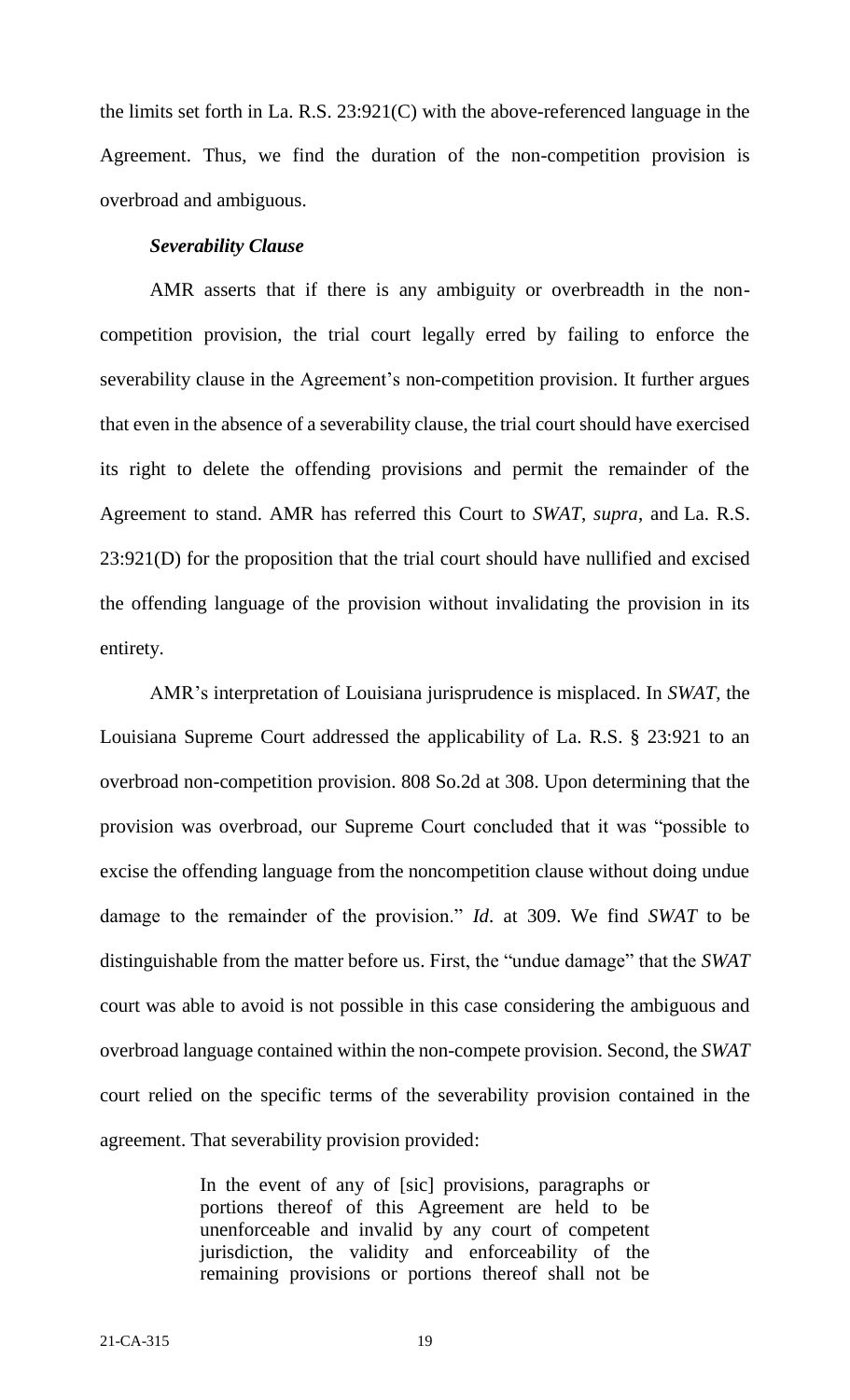affected thereby, and each term and provision of the agreement shall be valid and enforceable to the fullest extent permitted by law.

Our Supreme Court proceeded to excise the offending language from the noncompetition clause "[i]n light of this severability clause which reflect[ed] the parties' intent." *Id*. The instant Agreement also contains a severability provision; however, it differs from the provision in *SWAT*. The Agreement's provision provides:

> …If in any judicial proceeding, a court shall refuse to enforce any of the separate covenants deemed included in this paragraph, on the ground of unreasonable time or geographic scope, then the time and geographic scope shall be reduced to a reasonable time and geographic scope.

The *SWAT* severability provision allowed the Supreme Court to selectively remove the offending language because the language of the agreement revealed that the parties contemplated how the unenforceable portion would be severed from the agreement. However, the instant severability provision contemplates invalidation based only on the grounds of an unreasonable time period or geographic scope. It is silent as to how the offending language should be severed if the provisions are deemed unenforceable on other grounds, as has been found in this case. AMR's reliance on the specific terms of the Agreement's severability provision, and considering the material difference between the *SWAT* provision and the instant clause, this Court concludes that the holding in *SWAT* is not dispositive.

In the matter *sub judice*, the non-competition provision cannot be reformed because it wholly fails beyond the geographical area and two-year duration; it is deficient because it fails to comport with all three requirements outlined in La. R.S. 23:921(C) as discussed herein. As currently written, this Court would effectively be required to rewrite the Agreement's non-competition provision to bring it into compliance with La. R.S. 23:921(C). Reformation in such circumstances would mean rewriting a disfavored contract into compliance with a narrowly drawn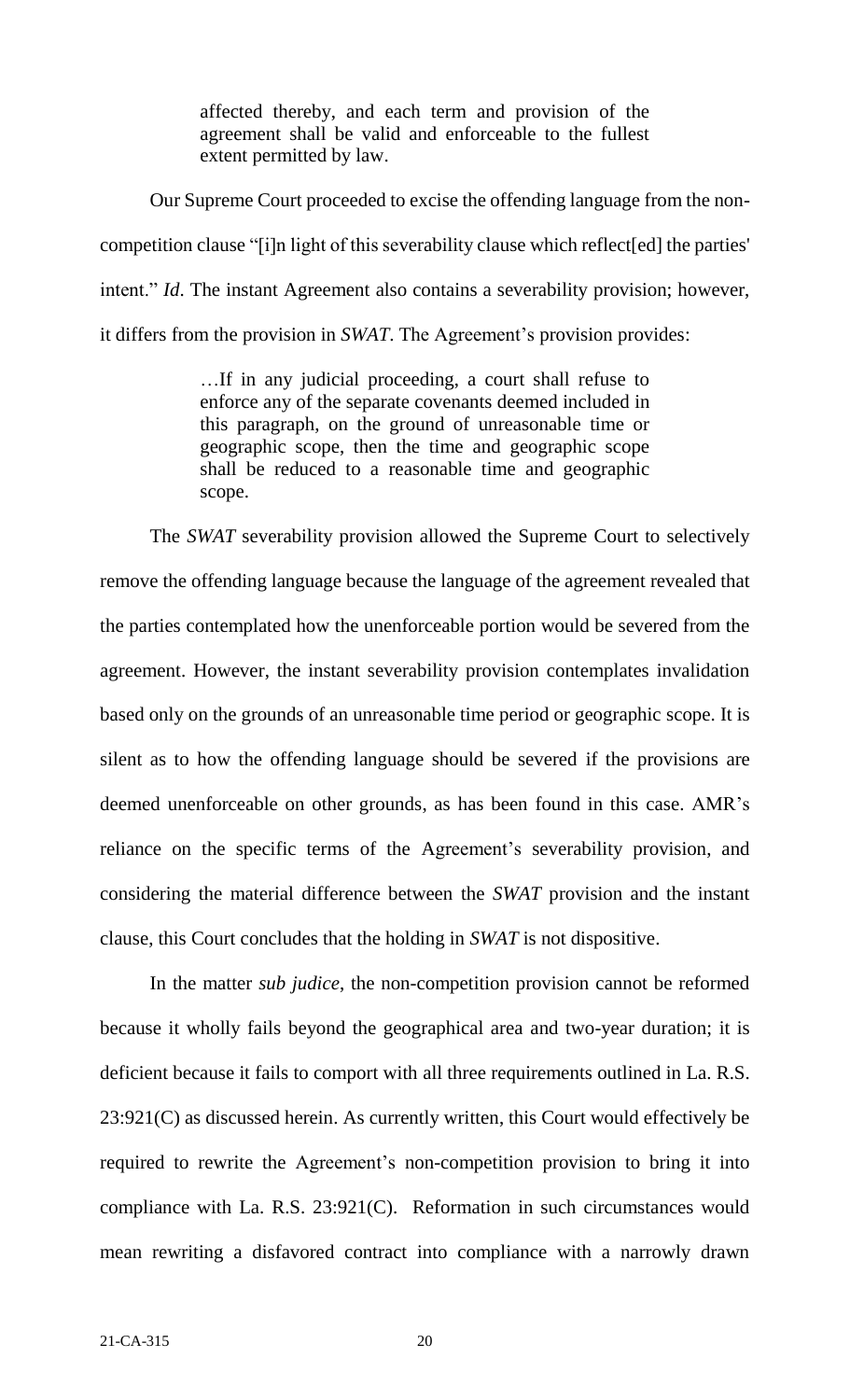statutory exception. *Vartech Sys., Inc. v. Hayden*, 05-2499 (La. App. 1 Cir. 12/20/06), 951 So. 2d 247, 260, 261; see also *Kimball*, *supra*, 809 So. 2d at 414. Thus, excising the offending language within the Agreement's non-competition provision would require this Court to completely rewrite provision, which we decline to do considering the language of the provision in its entirety.

### *Second Motion for Preliminary Injunction*

Regarding the trial court's May 4, 2021 judgment denying AMR's second motion for preliminary injunction, the transcript of the April 29, 2021 preliminary hearing reveals that the trial court agreed to permit both parties to submit posthearing memoranda, but the parties declined to do so. Thereafter, on May 2, 2021, AMR filed a subsequent motion for preliminary default, which set forth the same arguments made in its original petition for preliminary injunction, along with additional arguments to oppose the trial court's April 29, 2021 ruling and Ms. Manton's defenses.

We agree with the trial court that AMR's filing was improper to seek reconsideration or relief of the trial court's previous judgment and rulings. Even if AMR was attempting to take advantage of the trial court's initial recommendation that both parties submit post-hearing memoranda, once the trial court ruled on the requests for preliminary injunction, no additional memoranda or arguments by the parties could be considered by the trial court. AMR cannot circumvent the trial court's ruling or the appellate process by instead submitting a subsequent motion (1) that addresses the same issues it previously asserted in the original motion, and/or (2) to address the trial court's ruling on the matter.

#### *Answer to Appeal*

Ms. Manton has filed an Answer to the appeal, contending that the trial court correctly denied AMR's request for preliminary injunction because AMR's noncompetition agreement was overbroad and failed to meet the requirements of La.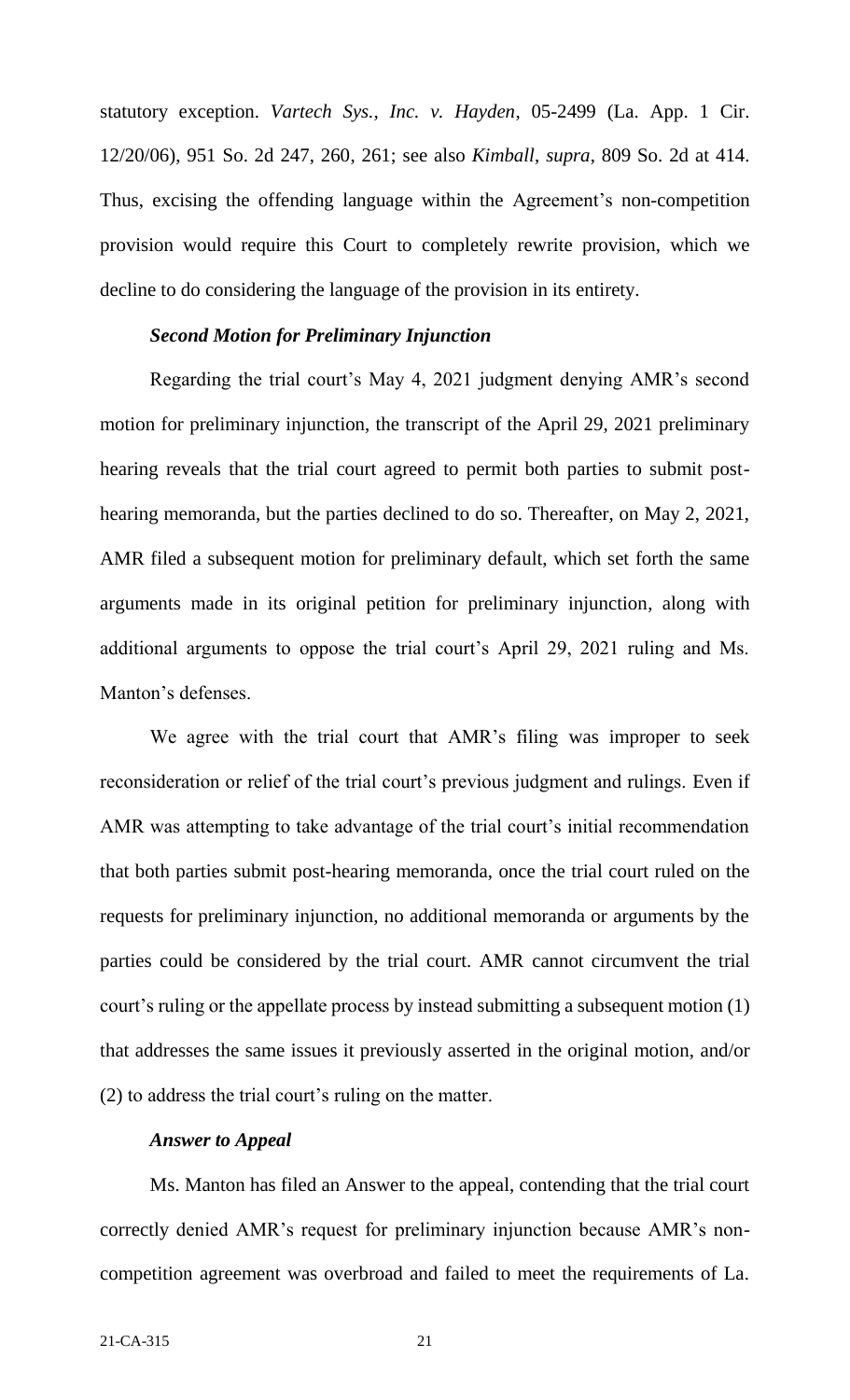R.S. 23:921. However, Ms. Manton asserts that the trial court erred in denying her motion to dissolve temporary restraining order, for damages, and reasonable attorney fees as moot. Specifically, she requests that this Court find that AMR wrongfully obtained the issuance of a temporary restraining order against her such that she is entitled to damages and attorney's fees pursuant to La. C.C. art. 3608, which permits damages for the wrongful issuance of a preliminary injunction on a motion to dissolve or on a reconventional demand. Ms. Manton contends the trial court erred in finding that there was sufficient evidence that she engaged in similar services while employed at both AMR and LA Health Solutions. For the reasons previously discussed herein, we agree.

La. C.C.P. art. 3608 allows that "attorney's fees for the services rendered in connection with the dissolution of a restraining order...may be included as an element of damages...." *Hewitt v. Lafayette City-Parish Consolidated Government*, 16-629 (La. 5/27/16), 193 So.3d 149. While the temporary restraining order against Ms. Manton dissolved by operation of law on April 27, 2021, pursuant to La. C.C.P. art. 3604<sup>10</sup>, such fact is immaterial to the question of whether attorney's fees may be awarded as an element of damages because here, the temporary restraining order was wrongfully obtained. *Girouard v. Summit Fin. Wealth Advisors, LLC*, 20-261 (La. App. 3 Cir. 3/24/21), 318 So.3d 231, 244, *writ denied*, 21-560 (La. 6/22/21), 318 So.3d 710.

Accordingly, we reverse the trial court's ruling that deemed Ms. Manton's motion moot, and remand this matter to the trial court to set this motion for hearing on the merits.

 $\overline{\phantom{a}}$  $10$  La. C.C.P. art. 3604, provides, in pertinent part:

A. A temporary restraining order shall be endorsed with the date and hour of issuance; shall be filed in the clerk's office and entered of record; shall state why the order was granted without notice and hearing; and shall expire by its terms within such time after entry, not to exceed ten days, as the court prescribes. A restraining order, for good cause shown, and at any time before its expiration, may be extended by the court for one or more periods not exceeding ten days each. The party against whom the order is directed may consent that it be extended for a longer period. The reasons for each extension shall be entered of record.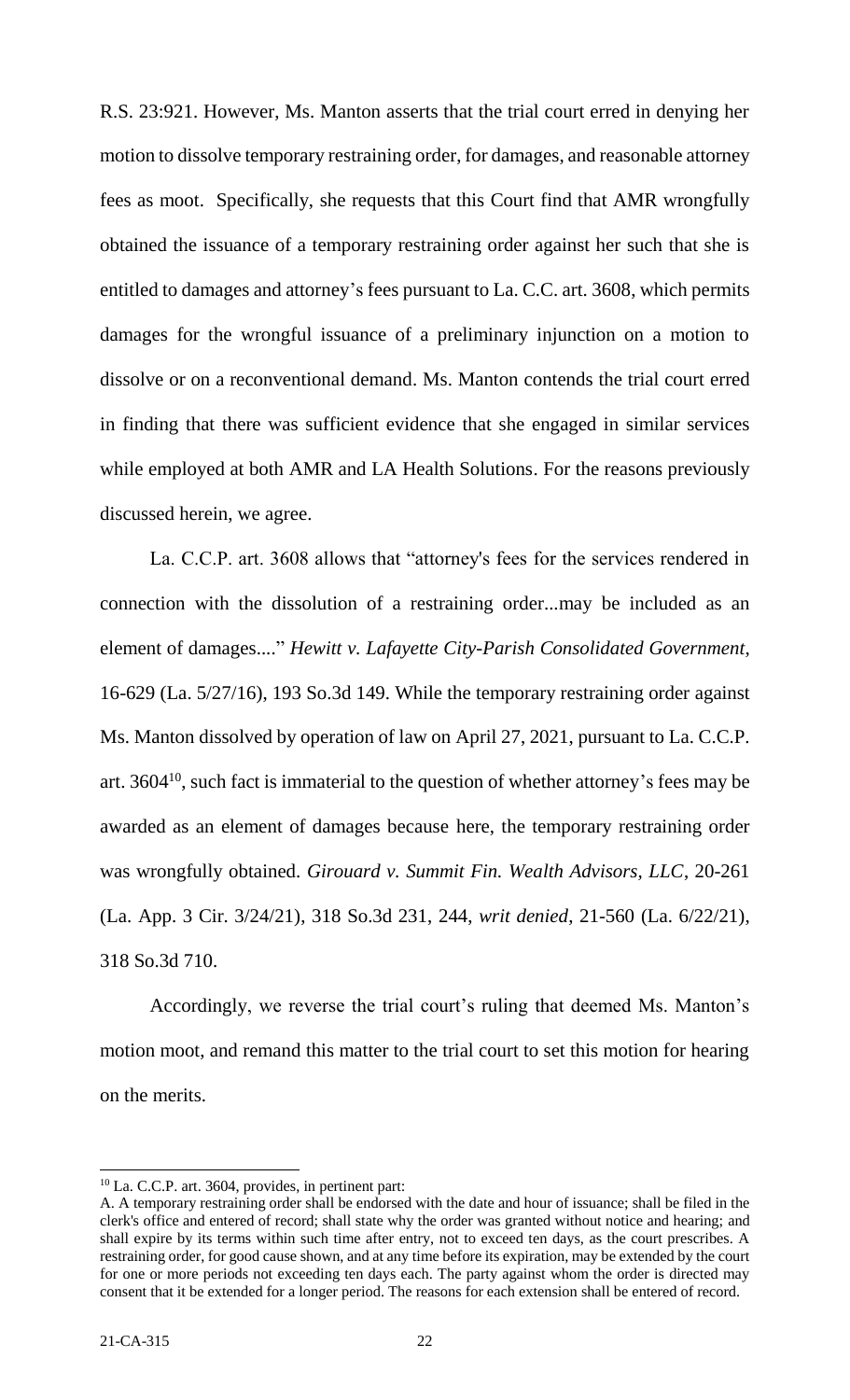### **DECREE**

For the reasons set forth herein, we affirm the trial court's May 4, 2021 and May 10, 2021 judgments that denied the preliminary injunction; reverse the trial court's ruling that deemed moot Ms. Manton's motion seeking to dissolve the temporary restraining order, for damages, and reasonable attorney fees; and remand this matter to the trial court with instructions to set Ms. Manton's motion for hearing to consider the merits since the issues of attorney's fees and damages remain, and for further proceedings consistent with this opinion.

## **JUDGMENTS AFFIRMED**; **RULING REVERSED**; **REMANDED WITH INSTRUCTIONS**.